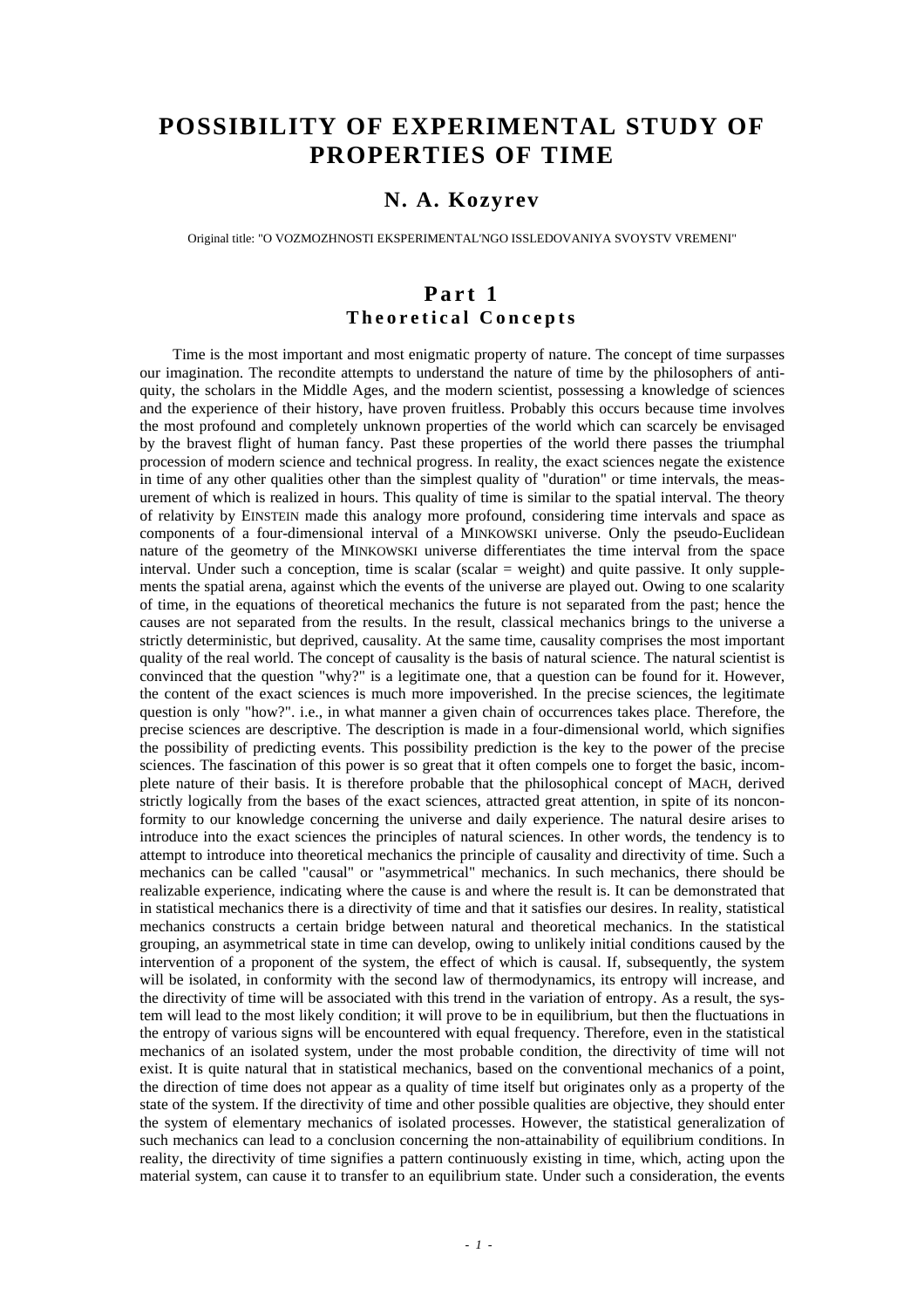should occur not only in time, as in a certain areas, but also with the aid of time. Time becomes an active participant in the universe, eliminating the possibility of thermal death. Then, we can understand harmony of life and death, which we perceive as the essence of our world. Already, owing to these possibilities alone, one should carefully examine the question as to the manner in which the concept of the directivity of time or its pattern can be introduced into the mechanics of elementary processes.

We shall represent mechanics in the simplest form, as the classical mechanics of a point or a system of material points. Desiring to introduce thus into mechanics the principle of causality of natural science, we immediately encounter the difficulty that the idea of causality has not been completely formulated in natural science. In the constant quests for causes, the naturalist is guided rather by his own intuition than by fixed procedures. We can state only that causality is linked in the closest way with the properties of time, specifically with the difference in the future and the past. Therefore, we will be guided by the following hypotheses:

I) Time possesses a quality, creating a difference in causes from effects, which can be evoked by directivity or pattern. This property determines the difference in the past from the future.

The requirement for this hypothesis is indicated by the difficulties associated with the development of the LEIBNITZ idea concerning the definition of the directivity of time through the causal relationships. The profound studies by H. REICHENBACH [1] and G. WHITROW [2] indicate that one can never advance this idea strictly, without tautology. Causality provides us with a concept of the existence of directivity in time and concerning certain properties of this directivity; at the same time, it does not constitute the essence of this phenomenon, but only its result.

Let us now attempt, utilizing the simplest properties of causality, to provide a quantitative expression of hypotheses I. Proceeding from those circumstances in which: 1) cause is always outside of the body in which the result is realized and 2) the result sets in after the cause, we can formulate the next two axioms:

- II) Causes and results are always separated by space. Therefore, between them exists an arbitrarily small, but not equaling zero, spatial difference.
- III)Causes and results are separated in time. Therefore, between their appearance there exists an arbitrarily small, but not equaling zero time difference of a fixed sign.

Axiom II forms the basis of classical Newtonian mechanics. It is contained in a third law, according to which a variation in a quantity of motion cannot occur under the effect of internal forces. In other words, in body there cannot develop an external force without the participation of another body. Hence, based on the impenetrability of matter,  $\partial x \neq 0$ . However, on the basis of the complete reversibility of time, axiom III is lacking in the Newtonian mechanics:  $\partial t = 0$ .

In atomic mechanics, just the opposite takes place. In it, the principle of impenetrability loses its value and, based on the possibility of the superposition of fields, it is obviously assumed that  $\partial x = 0$ . However, in atomic mechanics there is a temporal irreversibility, which did not exist in the Newtonian mechanics. The influence upon the system of a macroscopic body, i.e., they devise, introduces a difference between the future and the past, because the future proves predictable, while the past is not. Therefore, in the temporal environs of the experiment  $\partial t \neq 0$ , although it can be arbitrarily small. In this manner, classical mechanics and atomic mechanics enter into our axiomatics as two extreme systems. This circumstance becomes especially clear if we introduce the relationship:

$$
\frac{\partial x}{\partial t} = C_2 \tag{1}
$$

In a real world, C<sub>2</sub> most likely constitutes a finite value. However, in classical mechanics,  $\partial x \neq 0$ ,  $\partial t =$ 0, and hence  $C_2 = \infty$ . In atomic mechanics,  $\partial x = 0$ ,  $\partial t \neq 0$ , and therefore  $C_2 = 0$ .

Let us now discuss the concept of the symbols ∂x and ∂t introduced by us. In a long chain of causal-resultant transformations, we are considering only that elementary chain wherein the cause produces the result. According to the usual physical viewpoints, this chain comprises a spatial time point, not subject to further analysis. However, on the bases of our axioms of causality, this elementary causal-resultant chain should have a structure caused by the impossibility of the spatial-time superimposition of causes and effects. The condition of non-superimposition in the case of the critical approach is stipulated by the symbols ∂x and ∂t. Hence, these symbols signify the limit of the infinitely-small values under the condition that they never revert to 0. These symbols determine the point distances or dimensions of an "empty" point, situated between the material points, with which the causes and effects are linked. However, in the calculation of the intervals of the entire causal- resultant chain, they should be considered equal to 0 with any degree of accuracy. However, in the calculation of the low values of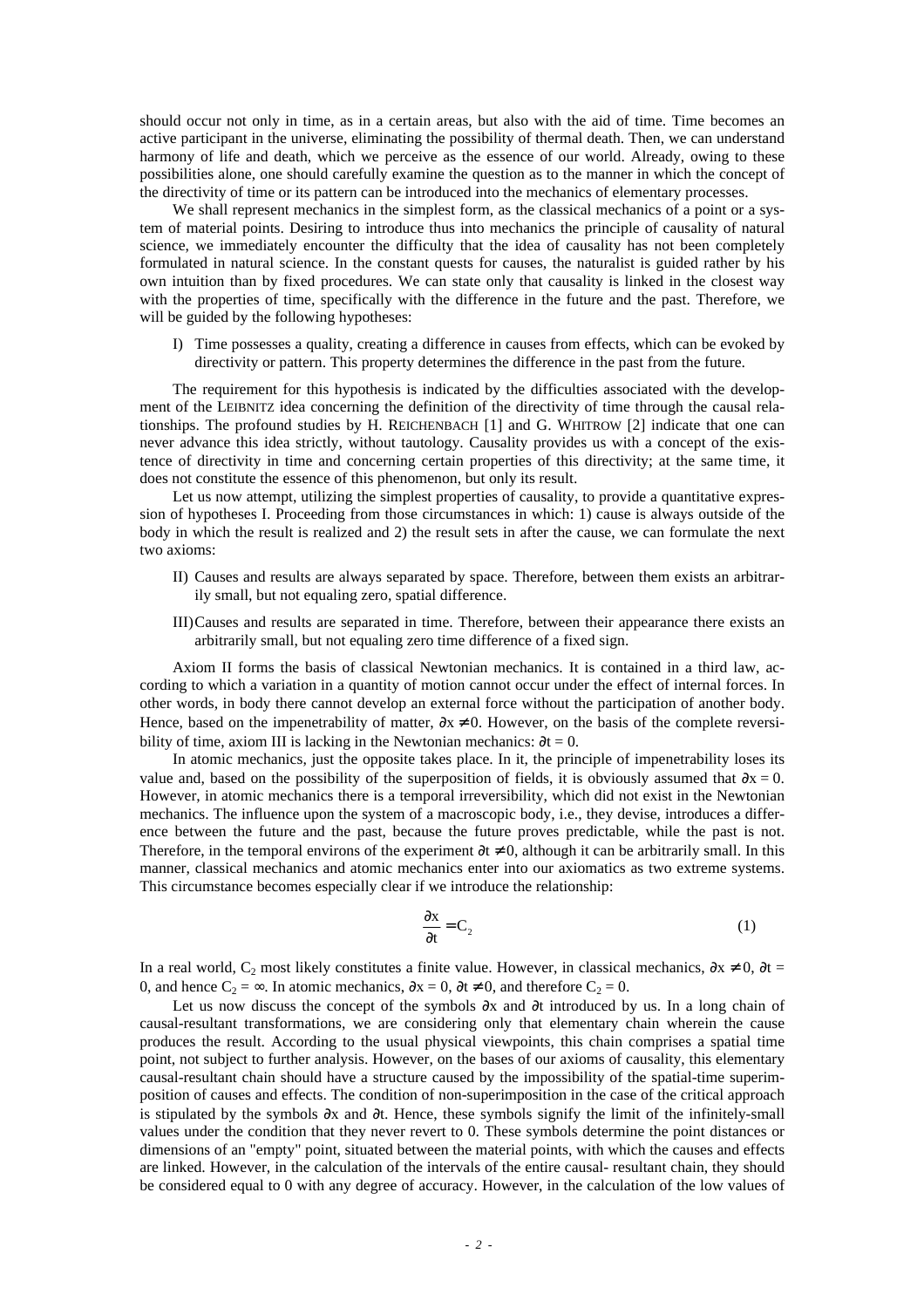one order, their ratio  $C_2$  can be a finite value and can express a qualitatively physical property of the causal-resultant relationship. This physical property is included in the pattern of time, formulated qualitatively by hypothesis I.

In reality, according to definition I, the value  $C_2$  has the dimensionality of velocity and yields a value of the rate of the transition of the cause to the effect. This transition is accomplished through the "empty" point, where there are no material bodies and there is only space and time. Hence, the value  $C_2$ can be associated only with the properties of time and space, not with the properties of bodies. Therefore,  $C_2$  should be a universal constant, typifying the pattern of time of our world. The conversion of the cause to an effect requires the overcoming of the "empty" point in space. This point is an abyss, the transition through which can be realized only with the aid of the time pattern. From this, there follows directly the active participation of time in the process of the material systems.

In (1), the symbol ∂t has a definite meaning. It can be established by the standard condition: the future minus the past comprises a positive value. However, the sign of the value for  $\partial x$  is quite arbitrary, since space is isotropic and in it there is no principal direction. At the same time, the sign of  $C_2$  should be definite, because logically we should have a possibility of conceiving the world with an opposite time pattern: i.e., of another sign. The difficulty arises which at first glance seems insurmountable, and disrupting the entire structure formulated until now. However, owing to just this difficulty, it becomes possible to make an unequivocal conclusion:  $C_2$  is not a scalar value but a pseudo-scalar value: i.e., a scalar changing sign in case of the mirror image or inversion of the coordinate system. In order to be convinced of this, let us rewrite (1) in a vector form, having signified by **i** the unit vector of the direction of the causal-resultant relationship:

$$
C_2 i \partial t = \partial x \tag{1a}
$$

If C2 is pseudo-scalar, **i**∂t should be a critical value of a pseudo-vector collinear with the critical vector ∂**x**. The pseudo-vector nature of **i**∂t signifies that in the plane YZ of a perpendicular to the Xaxis there occurs a certain turning, the sign of which can be determined by the sign of ∂t. This means that with the aid of ∂t, we can orient the plane perpendicular to the X-axis: i.e., we can allocate the arrangement of the Y and Z axes. Let us now alter in (1) the sign of ∂x, retaining the sign of ∂t and signifying the retention of the orientation of the plane YZ. Then the constant  $C_2$  changes its sign, as it should, since our operation is tantamount to a mirror image. However, if we change the sign not only of  $\partial x$  but also of  $\partial t$ , the constant C<sub>2</sub> based on (1) does not change sign. This should be the case, because in the given instance we effected only a turning of the coordinate system. Finally, changing the sign of ∂t only, we once again obtain a mirror (specular) image of the coordinate system under which the sign of the pseudo-scalar should change. This proof of the pseudo-scalar property of the time pattern can be explained by the following simple discussion. The time pattern should be determined in relation to a certain invariant. Such an invariant, independent of the properties of matter, can be only space. The absolute value of the time pattern is obtained when the absolute difference in the future and the past will be linked with the absolute difference in the properties of space. In space there are no differences in directions, but there is an absolute difference between right and left, although these concepts per se are quite tentative. Therefore, the time pattern also should be established by a value having the sense of a linear velocity of turning (rotation). From this it follows that  $C_2$  cannot equal the speed of light  $C_1$ comprising the conventional scalar. From the pseudo-scalar properties of the time pattern, there immediately follows the basic theorem of causal mechanics: A world with an opposite time pattern is equivalent to our world, reflected in a mirror.

In a world reflected by a mirror, causality is completely retained. Therefore, in a world with an opposite time pattern the events should develop just as regularly as in our world. It is erroneous to think that, having run a movie film of our world in a reverse direction, we would obtain a pattern of the world of an opposite time direction. We can in no way formally change the sign in the time intervals. This leads to a disruption of causality: i.e., to an absurdity, to a world which cannot exist. In a variation of the directivity of time, there should also become modified the influences which the time pattern exerts upon the material system. Therefore, the world reflected in a mirror should differ in its physical properties from our world. However, classical mechanics confirms the identity of these worlds. Up until recent times, this identity was assumed in atomic mechanics and was said to be the law of the preservation of parity. However, these studies by LIE and YOUNG of the nuclear processes during weak interactions led to the experiments, having demonstrated the erroneous position of this law. This result is quite natural under the actual existence of time directivity, which is confirmed by the direct experiments described later. At the same time,, one can never make the opposite conclusion. Numerous investigations of the observed phenomena of the non-preservation of parity have demonstrated the possibility of other interpretations. It is necessary to conclude that further experiments in the field of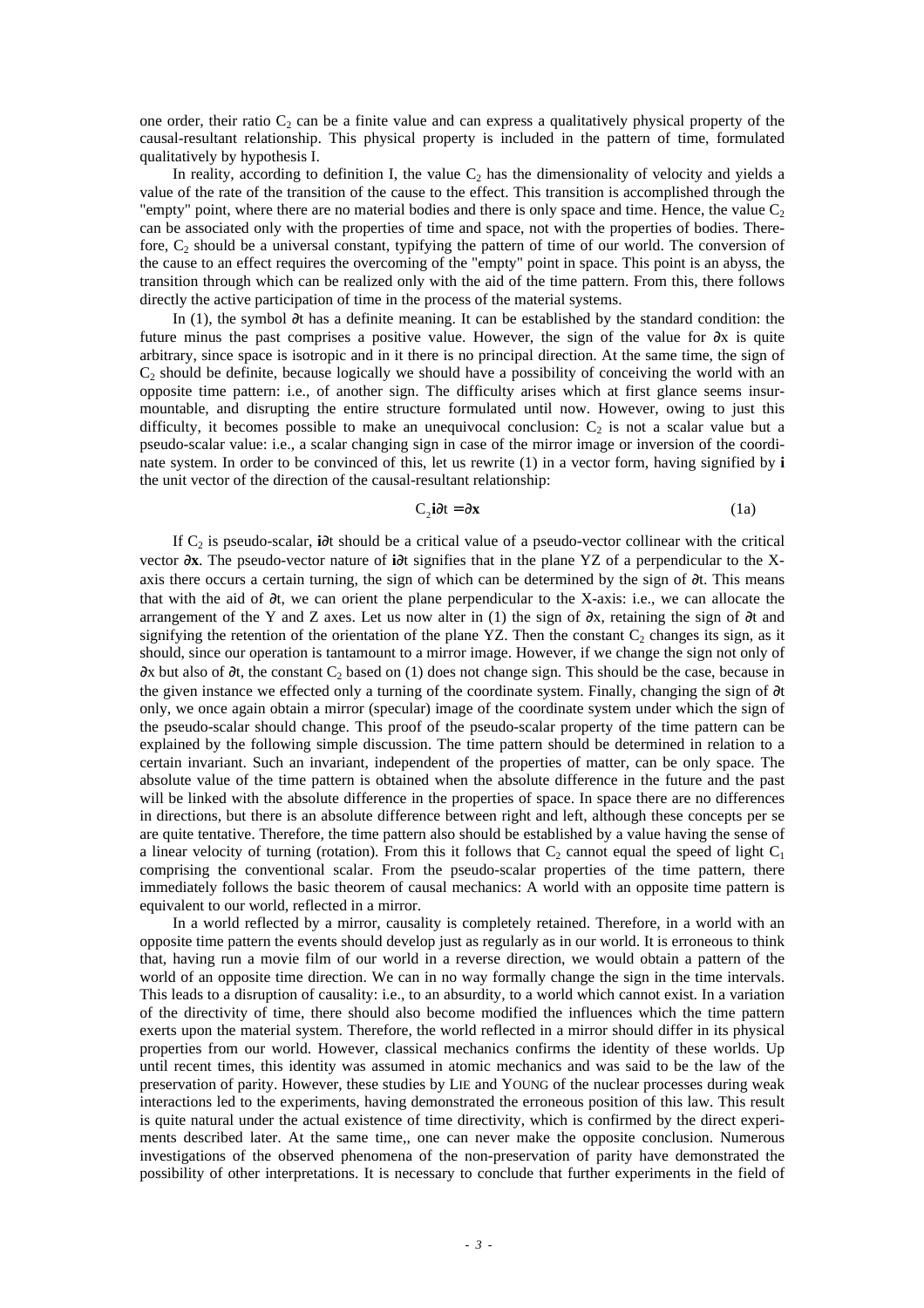nuclear physics narrow the scope of possible interpretations to such an extent that the existence of time directivity in the elementary processes will become quite obvious.

The difference in the world from the mirror image is especially graphically indicated by biology. The morphology of animals and plants provides many examples of asymmetry, distinguishing right from left and independently of what hemisphere of the earth the organism is living in. Asymmetry of organisms is manifested not only in their morphology. The chemical asymmetry of protoplasm discovered by Louis PASTEUR demonstrates that the asymmetry constitutes a basic property of life. The persistent asymmetry of organisms being transmitted to their descendants cannot be random. This asymmetry can be not only a passive result of the laws of nature, reflecting the time directivity. Most likely, under a definite asymmetry, corresponding to the given time pattern, an organism acquires an additional viability: i.e., it can use it for the reinforcement of life processes. Then, on the bases of our fundamental theorem, we can conclude that in a world with an opposite time pattern, the heart in the vertebrates would be located on the right, the shells of mollusks would be mainly turned leftward, and in protoplasm there would be observed an opposite qualitative inequality of the right and left molecules. It is possible that the specially formulated biological experiments will be able to prove directly that life actually uses the time pattern as an additional source of energy.

Let us now comment on yet another important circumstance, connected with the determination of the time pattern by (1). Each causal-resultant relationship has a certain spatial direction, the base vector of which is signified by **i**. Therefore, in an actual causal relationship the pseudo-scalar **i**⋅C2 will be oriented by the time pattern. Let us prove that at one point – the cause – and at another point – the result – these values should be in opposite directions. In reality, the result in the future will be situated in relation to the cause, while the cause in the past will be situated in relation to the result. This means that at the points cause and effect should have opposite signs, meaning that there should also be an opposite orientation of the plane perpendicular to **i**. Then, at a definite **i**-value we have a change in the type of the coordinate system, and the expression **i**C<sub>2</sub> will have different signs. However, if during the transition from the cause to the effect we have a change in the sign of  $\mathbf{i}$ , the sign of  $C_2$  will remain unchanged and, hence,  $iC_2$  will change sign in this case also. This means that the time pattern is characterized by the values  $+iC_2$  and constitutes a physical process, the model of which can be the relative rotation of a certain ideal top (gyroscope). By an ideal gyroscope, we connote a body the entire mass of which is located at a certain single distance from the axis. This top can have an effect on another body through a material axis of rotation and material relationships with this axis, the masses of which can be disregarded. Therefore, the mechanical property of an ideal gyroscope will be equivalent to the properties of a material point having the mass of the gyroscope, and its rotation. Let us assume that the point with which the top interacts is situated along the direction of its axis. Let us signify by **j** the bas vector of this direction and consider it to be a standard vector. We can tentatively, independently of the type of the coordinate system, place it in another point: for example, in the direction from which the rotation of the top appears to be originating – in this case, in a clockwise direction. The rotation of the top which is occurring can be described by the approximate pseudo-scalar **j**u, where u equals the linear velocity of rotation. With such a description and the direction selected by us, u should be pseudo-scalar, positive in the left hand system of coordinates. Let us now consider the motion of a point upon which the gyroscope axis is acting from the position of the point on its rim. Since the distance of this point from the plane of the rim is arbitrarily small, its velocity, computed from the position of the rim in respect to the radius and the period, will be the same value for u. We can draw on a sheet of paper the motion of the points of the rim relative to the center and to the motion of the center from the position of the rim points. The motion is obtained in one direction if we examine the paper from the same side: e.g., from above. However, the infinitely small emergence of a stationary point from the plane of the rim compels us to examine the rotation from another position: i.e., to examine the paper from beneath. We obtain a rotation in the opposite direction, as a result of which we should compare with the gyroscope the approximate pseudo-scalar: i.e., **j**u. This signifies that the time pattern being determined by the values  $+iC_2$  actually has an affinity with the relative rotation, which is determined by the value +**j**u of the same type. It is understandable that this formal analogy does not fully explain the essence of a time pattern. However, it opens up the remarkable possibility of an experimental study of the properties of time. In reality, if into the causal relationship there will enter a rotating body, we can expect a combination of values  $+iC_2$  and  $+i\mu$ , since this operation is quite permissible from a mathematical standpoint. In other words, we can expect that in a system with rotation the time pattern changes instead of  $+iC_2$ : it becomes equal to  $+iC_2 + ju$ ). Let us now attempt to explain which variations can occur in a mechanical system. For this, it is necessary to refine the concept of cause and effect in mechanics

The forces are the cause altering the mutual arrangement of bodies and their quantity of motion. The change in the arrangement of bodies can lead to the appearance of new forces, and according to the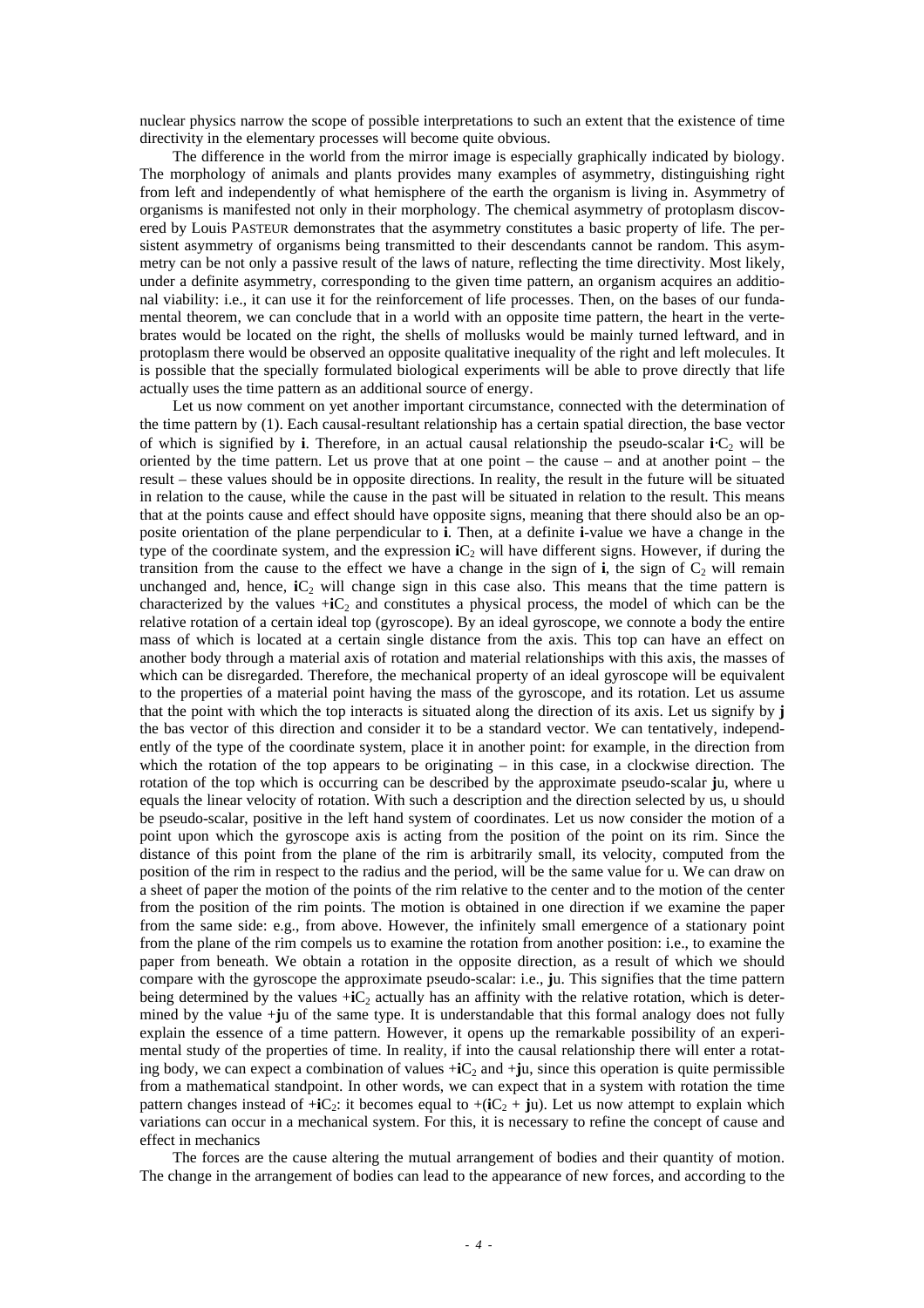d'Alembert principle, the variation of a quantity of motion for unit time, taken with an opposite sign, can be regarded as the force of inertia. Therefore, in mechanics the forces are comprised of the causes and all possible effects. However, in the movement of a body (1) under the effect of a force F, the force of inertia dp/dt does not constitute a result. Both of these forces originate at one point. According to axiom II, owing to this there cannot be a causal-resultant relationship between them, and they are identical concepts. Therefore, as KIRCHHOFF operated in his mechanics, the force of inertia can serve as a determination of the force F. The force F, applied to point (1) can evoke an effect only in another point (2). Let us call this force of the result of the effect  $S_0$  of the first point upon the second:

$$
S_0 = F - \frac{dp_1}{dt} = \frac{dp_2}{dt}
$$
 (2)

For the first point, however, it comprises the lost d'Alembert force:

$$
\frac{dp_1}{dt} = F - \frac{dp_2}{dt}
$$

In conformity with these expressions, we can consider that for the time dt, point 1 loses the pulse dp2 which is transmitted to point 2. In the case for which there is a causal relationship between point 1 and 2,  $\partial t \neq 0$ , and between them there exists the approximate difference  $\partial p_2 \neq 0$ . When the cause is situated at point 1, the transition of  $dp_2$  from point 1 to point 2 corresponds to an increase in the time. Therefore:

$$
\frac{\partial \mathbf{p}_1}{\partial t} = \frac{\partial \mathbf{p}_2}{\partial t} = \mathbf{S}_0
$$
 (3)

Let us signify by **i** the unit vector of effect  $S_0$ . Then, according to (3):

$$
\mathbf{S}_0 = \mathbf{i} |S_0| = \mathbf{i} \frac{|\partial \mathbf{p}_2|}{\partial \mathbf{t}} = \mathbf{i} \frac{|\partial \mathbf{p}_2|}{\partial \mathbf{x}} \frac{|\partial \mathbf{x}|}{\partial \mathbf{t}}
$$

According to (1), the value  $|\partial x|/\partial t$  can be replaced by C<sub>2</sub> if we tentatively utilize that system of coordinates in which  $C_2$  is positive.

$$
\mathbf{S}_0 = \mathbf{i}\mathbf{C}_2 \left| \frac{\partial \mathbf{p}_2}{\partial \mathbf{x}} \right| \tag{4}
$$

The factor at  $iC_2$  comprises a value independent of a time pattern: i.e., a force invariant. In reality, during any pattern of time not only the spatial intervals but also the time intervals should be measured by the unchanging scales. Therefore, the velocity and, consequently, also the pulses should not depend on the pattern (course) of time. As was demonstrated above, in case of the existence of a time pattern  $iC_2$  in point 2, there must be in point 1 the time pattern  $-iC_2$ . This means that during the effect upon point 2, there must be a counter effect or a reaction force  $R_0$  in point 1:

$$
\mathbf{R}_0 = -\mathbf{i}C_2 \left| \frac{\partial \mathbf{p}_2}{\partial \mathbf{x}} \right| \tag{5}
$$

Thus, the third Newtonian law proves to be the direct result of the properties of causality and pattern of time. The effect and the counter effect comprise two facets of the identical phenomenon, and between them a time discontinuity cannot exist. In this manner, the law of the conservation of a pulse is one of the most fundamental laws of nature.

Let us now assume that the time pattern has varied and, instead of  $+iC_2$  it has become equal to  $+(iC_2 + ju)$ . Then, based on (4), and (5), the following transformation of forces should occur:

$$
\mathbf{S} = (\mathbf{i} \mathbf{C}_2 + \mathbf{j} \mathbf{u}) \left| \frac{\partial \mathbf{p}_2}{\partial \mathbf{x}} \right| \qquad \mathbf{R} = -(\mathbf{i} \mathbf{C}_2 + \mathbf{j} \mathbf{u}) \left| \frac{\partial \mathbf{p}_2}{\partial \mathbf{x}} \right|
$$

The additional forces are obtained

$$
\Delta \mathbf{S} = \mathbf{S} - \mathbf{S}_0 = +\mathbf{j} \frac{\mathbf{u}}{C_2} |S_0|
$$
  

$$
\Delta \mathbf{R} = \mathbf{R} - \mathbf{R}_0 = -\mathbf{j} \frac{\mathbf{u}}{C_2} |S_0|
$$
 (6)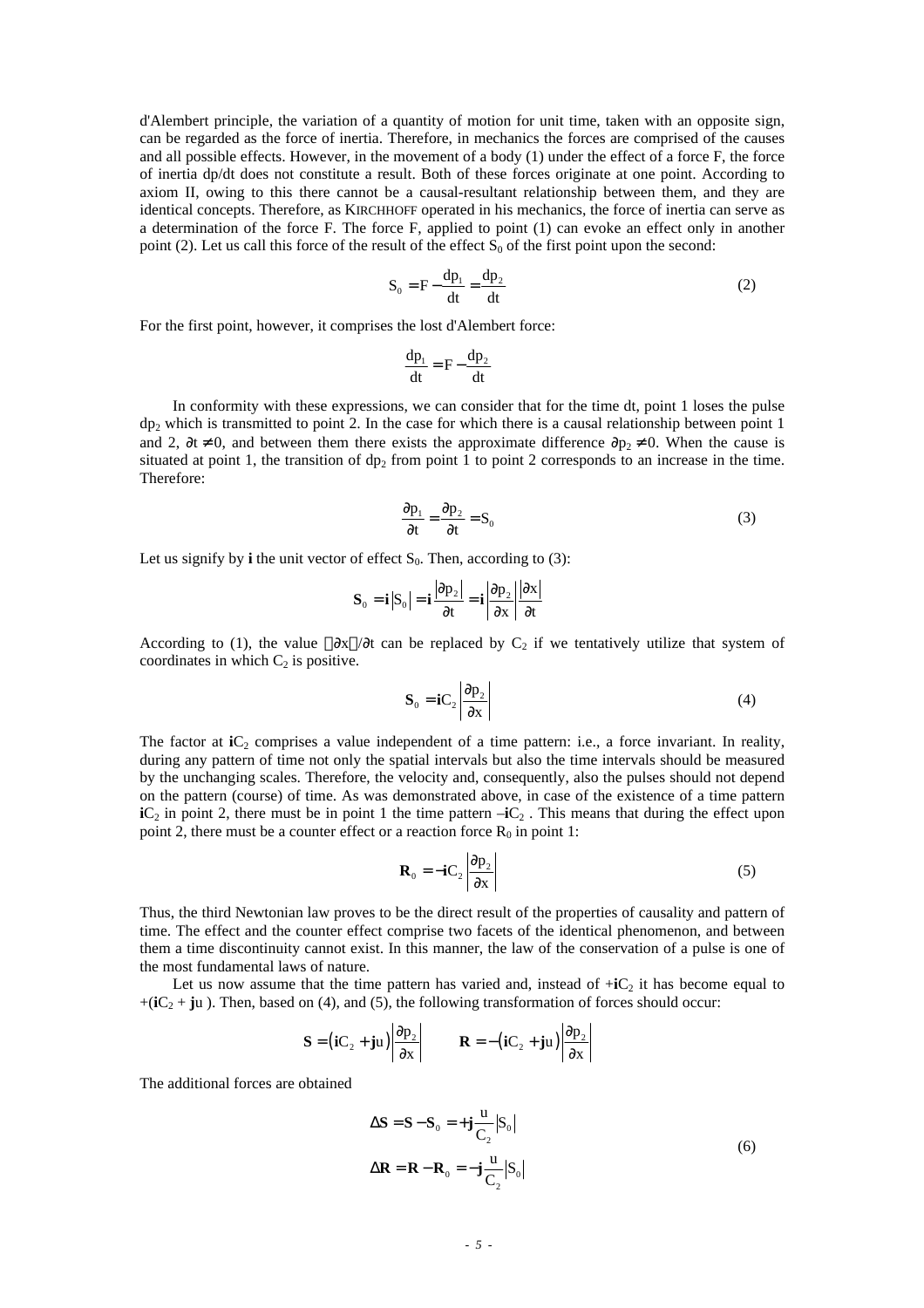Thus, in the causal relationship with a spinning top (gyroscope), we can expect the appearance of additional forces (6), acting along the axis of rotation of the top. The proper experiments described in detail in the following section indicate that, in reality, during the rotation, forces develop acting upon the axis and depending upon the time direction. The measured value of the additional forces permits us to determine, based on (6), the value  $C_2$  of the time pattern not only in magnitude but also in sign: i.e., to indicate the type of the coordinate system in which  $C_2$  is positive. It turns out that the time pattern of our world is positive in a levorotary system of coordinates. From this, we are afforded the possibility of an objective determination of left and right; the left-hand system of coordinates is said to be that system in which the time progress is positive, while the right- hand system is one in which it is negative. In this manner, the time progress linking all of the bodies in the world, even during their isolation, plays the role of that material bridge concerning the need, of which GAUSS [3] has already spoken, for the coordination of the concepts of left and right.

The appearance of the additional forces can perhaps be graphically represented in the following manner: Time enters a system through the cause to the effect. The rotation alters the possibility of this inflow, and, as a result, the time pattern can create additional stresses in the system. The additional stresses alter the potential and the full energy of the system. These variations produce the time pattern. From this it follows that time has energy. Since the additional forces are equal and are directed oppositely, the pulse of the system does not vary. This signifies that time does not have a pulse, although it possesses energy. In Newtonian mechanics,  $C_2 = \infty$ . The additional forces according to (6) disappear, as should occur in this mechanics. This is natural because the infinite pattern of time can in no way be altered. Therefore, time proves to be an imparted fate and invincible force. However, the actual time has a finite pattern and can be effective, and this signifies that the principle of time can be reversible. How, in reality, these effects can be accomplished should be demonstrated sometime by experiments studying the properties of time.

In atomic mechanics,  $C_2 = 0$ . Equations (6), obtained by a certain refinement of the principles of Newtonian mechanics, are approximate and do not give the critical transition at  $C_2 = 0$ . They only indicate that the additional effects not envisaged by Newtonian mechanics will play the pre-dominant part. The causality becomes completely intertwined (confused) and the occurrences of nature will remain to be explained statistically.

The Newtonian mechanics correspond to a world with infinitely stable causal relationships, while atomic mechanics represent another critical case of a world with infinitely weal causal relationships. Equations (6) indicate that the mechanics corresponding to the principles of the causality of natural science should be developed from the aspect of Newtonian mechanics, and not from the viewpoint of atomic mechanics. For instance, we can expect the appearance of quantum effects in macroscopic mechanics.

The theoretical concepts expounded here are basically necessary only in order to know how to undertake the experiments in the study of the properties of time. Time represents an entire world of enigmatic phenomena, and they can in no way be perused by logical deliberations. The properties of time must be gradually explained by physical experiment.

For the formulation of the experiments, it is important to have a foreknowledge of the value of the expected effects, which depend upon the value  $C_2$ . We can attempt to estimate the numerical value of  $C_2$ , proceeding from the dimensionality concepts. The single universal constant which can have the meaning of a pseudo-scalar is the Planck constant, h. In reality, this constant has the dimensionality of a moment of a quantity of motion and determines the spin of elementary particles. Now, utilizing the Planck constant in any scalar universal constant, it is necessary to obtain a value having the dimensionality of velocity. It is easy to establish that the expression

$$
C_2 = \frac{e^2}{h} a = 0.387 \cdot 10^{-5} a \tag{7}
$$

comprises a unique combination of this type. Here e equals the charge of an elementary particle and a equals a certain dimensionless factor. Then, based on  $(6)$ , at  $u = 100$  m/sec, the additional forces will be of the order of  $10^{-4}$  or  $10^{-5}$  (at a considerable a-value) from the applied forces. At such a value for  $C_2$ , the forces of the time pattern can easily be revealed in the simplest experiments not requiring high accuracy of measurements.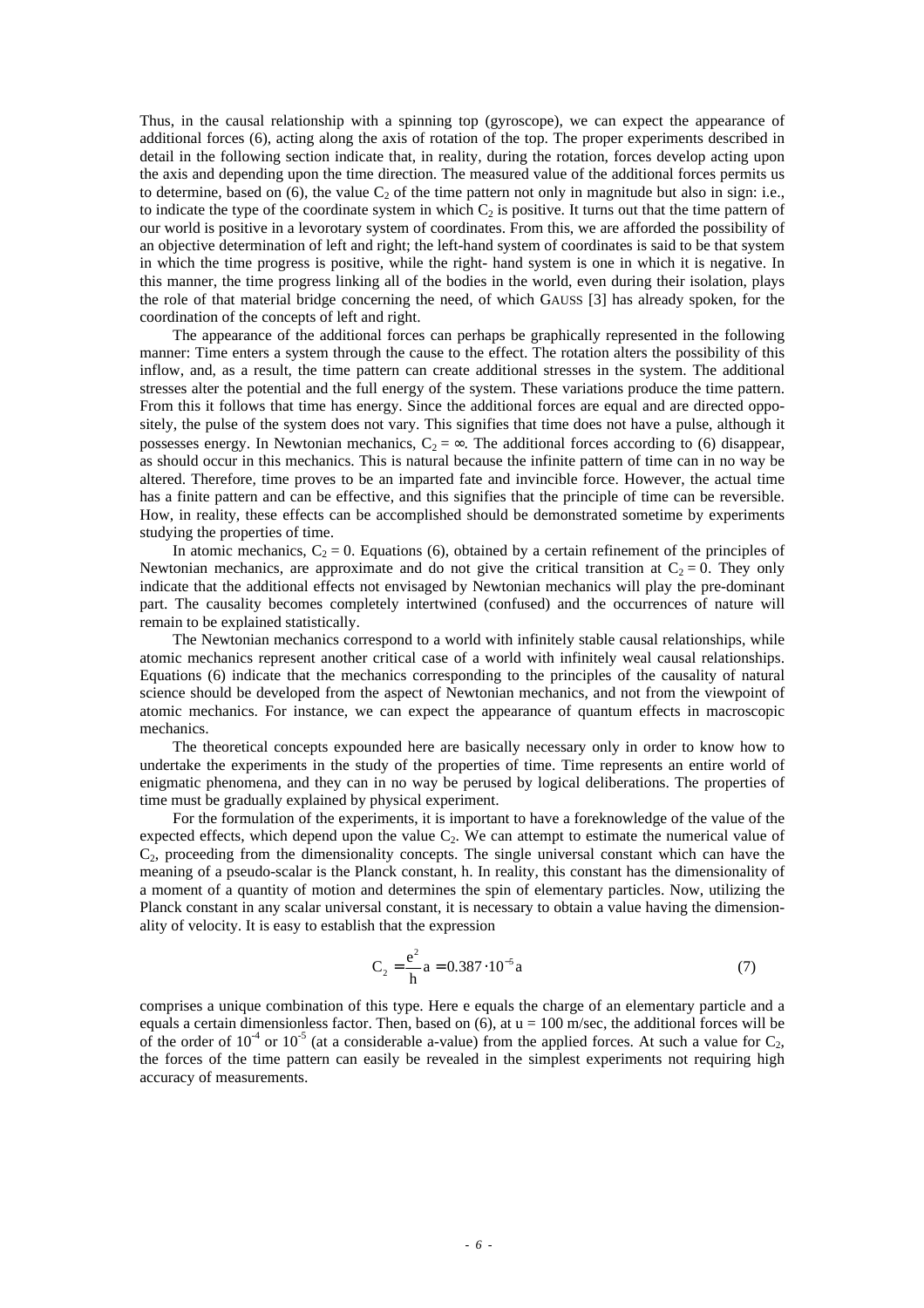#### **Part II.**

#### **Experiments on Studying the Properties of Time, and Basic Findings**

The experimental verification of the above-developed theoretical concepts was started as early as the winter of 1951-1952. From that time, these tests have been carried on continuously over the course of a number of years with the active participation by graduate student V. G. LABEYSH. At the present time, they are underway in the laboratory of the *Pulkovo* Observatory with engineer V. V. NASONOV. The work performed by NASONOV imparted a high degree of reliability to the experiments. During the time of these investigations, we accumulated numerous and diversified data, permitting us to form a number of conclusions concerning the properties of time. We did not succeed in interpreting all of the material, and not all of the material has a uniform degree of reliability. Here we will discuss only those data which were subjected to a recurrent checking and which, from our viewpoint, are completely reliable. We will also strive to form conclusions from these data.

The theoretical concepts indicate that the tests on the study of causal relationships and the relationships and the pattern of time need to be conducted with rotating bodies: namely, gyroscopes. The first tests were made in order to verify that the law of the conservation of a pulse is always fulfilled, and independently of the condition of rotation of bodies. These tests were conducted on lever-type weights. At a deceleration of the gyroscope, rotating by inertia, its moment of rotation should be imparted to the weights, causing an inevitable torsion of the suspensions. In order to avert the suspension difficulties associated with this, the rotation of the gyroscope should be held constant. Therefore, we utilized gyroscopes from aviation automation, the velocity of which was controlled by a variable 3 phase current with a frequency of the order of 500 cps. The gyroscope's rotor turned with this same frequency. It appeared possible, without decreasing significantly the suspension precision, to supply current to the gyroscope suspended on weights with the aid of three very thin not insulated conductors. During the suspension the gyroscope was installed in a hermetically sealed box, which excluded completely the effect of air currents. The accuracy of this suspension was of the order of 0.1 - 0.2 mg. With a vertical arrangement of the axis and various rotation velocities, the readings of the weights remained unchanged. For example, proceeding from the data for the data for one of the gyroscopes (average rotor diameter  $D = 4.2$  cm: rotor weight  $Q = 250$  gr.), we can conclude that with a linear rotational velocity  $u = 70$  m/sec, the effective force upon the weights will remain unchanged, with a precision higher than up to the sixth place. In these experiments, we also introduced the following interesting theoretical complication; The box with the gyroscope was suspended from an iron plate, which attracted the electromagnets fastened together with a certain mass. This entire system was suspended on weights by means of an elastic band. The current was supplied to the electromagnets with the aid of two very thin conductors. The system for breaking the current was established separately from the weights. At the breaking of the circuit, the box with the gyroscope fell to a clipper fastened to the electromagnets. The amplitude of these drops and the subsequent rises could reach 2 mm. The test was conducted for various directions of suspension and rotation rates of the gyroscope, at different amplitudes, and at an oscillation frequency ranging from units to hundreds of cps. For a rotating gyroscope, just as for a stationary one, the readings of the weights remained unchanged. We can consider that the experiments described substantiate fairly well the theoretical conclusion concerning the conservation of a pulse in causal mechanics.

In spite of their theoretical interest, the previous experiments did not yield any new effects capable of confirming the role of causality in mechanics. However, in their fulfillment it was noted that in the transmission of the vibrations from the gyroscope to the support of the weights variations in the readings of the weights can appear, depending on the velocity and direction of rotation of the gyroscopes. When the vibrations of the weights themselves begin, the box with the gyroscope discontinues being strictly a closed system, However, the weights can go out of equilibrium if the additional effect of the gyroscope developing from rotation proves to be transferred from the shaft of the gyroscope to the weights' support. From these observations, a series of tests with these gyroscopes developed.

In the first type the vibrations were due to the energy of the rotor and its pounding in the bearings, depending on the clearance in them. It is understandable that the vibrations interfere with accurate suspension. Therefore, it was necessary to abandon the precision weights of the analytical type and convert to engineering weights, in which the ribs of the prisms contact small areas having the form of caps. Nevertheless, in this connection we managed to maintain an accuracy of the order of 1 mg in the differential measurements. The support areas in the form of caps are also convenient by virtue of the fact that with them we can conduct the suspension of gyroscopes rotating by inertia. A gyroscope suspended on a rigid support can transmit through a yoke its vibrations to support of the weights. With a certain type of vibration, which was chosen completely by feel, there occurred a considerable de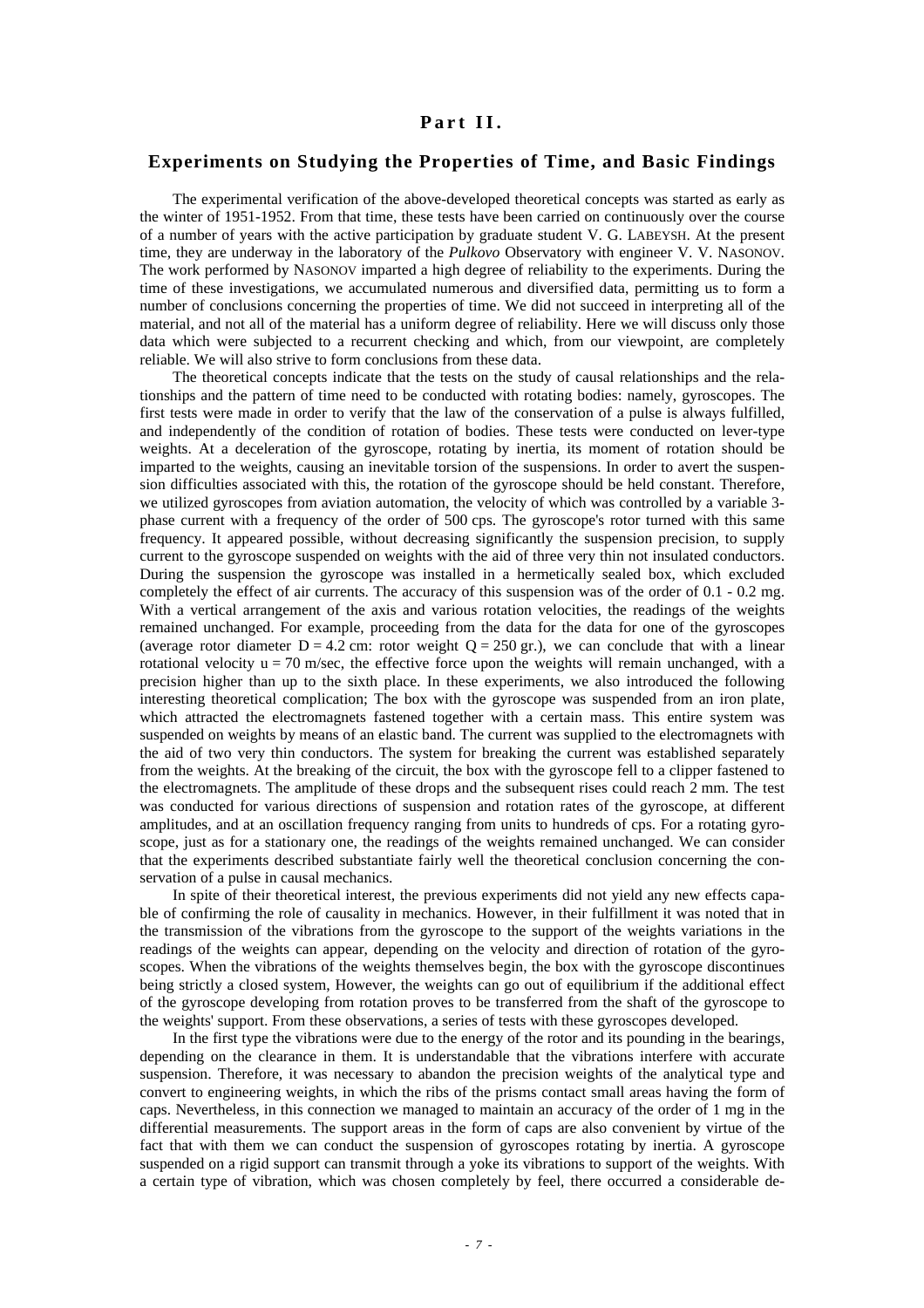crease in the effect of the gyroscope upon the weights during its rotation in a counter-clockwise direction, if we examined it from above. During rotation in a clockwise direction, under the same conditions, the readings of the weights remained practically unchanged. Measurements conducted with gyroscopes of varying weight and rotor radius, at various angular velocities, indicated that a reduction in the weight, in conformity with (6), is actually proportional to the weight and to the linear rate of rotation. For example, at a rotation of the gyroscope ( $D = 4.6$  cm,  $Q = 90$  gr,  $u = 25$  m/sec), we obtained the weight difference  $\Delta Q = -8$  mg. With rotation in a clockwise direction, it always turned out that  $\Delta$ O = 0. However, with a horizontal arrangement of the axis, in azimuth, we found the average value  $\Delta Q = -4$  mg. From this, we can conclude that any vibrating body under the conditions of these experiments should indicate a reduction in weight. Further studies demonstrated that this effect is caused by the rotation of the earth, which will be discussed in detail later. Presently, the only fact of importance to us is that during the vibration there is developed a new zero reading relative to which with a rotation in a counterclockwise direction, we obtain a weight reduction, while during a rotation in a clockwise direction we obtain a completely uniform increase in weight  $(\Delta Q = 4 \text{ mg})$ . In this manner, (6) is given a complete, experimental confirmation. It follows from the adduced data that  $C_2 = 550$  km/sec. According to this condition, the vector **j** is oriented in that direction in which the rotation appears to be originating in a clockwise direction it is directed downward. With such a rotation, the gyroscope becomes slightly lighter, meaning that its additional effect upon the support of the weights is directed downward: i.e., in respect to the base vector **j**. This will obtain in the case in which u and  $C_2$ have the same signs. Under our condition relative to the direction of the base vector **j** the pseudo scalar u is positive in a left-hand system of coordinates. Consequently, a time pattern of our world is also positive in a left-hand system. Therefore, subsequently we will always utilize a left-hand system of coordinates. The aggregation of the tests conducted then permitted us to refine the value of  $C_2$ :

$$
C_2 = +700 \pm 50 \text{ km/sec in a left-hand system.}
$$
 (8)

This value always makes probable the relationship of the time pattern with other universal constants based on  $(7)$  at  $a = 2$ . Then, the dimensionless constant of the thin SOMMERFELD structure becomes simply a ratio of the two velocities  $C_2/C_1$ , each of which occurs in nature. The tests conducted on weights with vibrations of a gyroscope also yield a new basic result. It appears that the additional force of effect and counter effect can be situated in different points of the system: i.e., on the support of the weights and on the gyroscope. We derive a pair of forces rotating the balance arm of the weights. Hence, tome possesses not only energy but also a rotation moment which it can transmit to a system.

A basic checking of the results obtained with the weights yields a pendulum in which the body constitutes a vibrating gyroscope with a horizontal axis suspended on a long fine thread. As in the tests conducted with the weights, during the rotation of a gyroscope under quiescent conditions nothing took place and this filament (thread) did not deflect from the perpendicular. However, at a certain stage of the vibrations in the gyroscope the filament deflected from the perpendicular, always at the same amount (with a given u-value) and in the direction from which the gyroscope's rotation occurred in a counterclockwise direction. With a filament length  $l = 2$  m and  $u = 25$  m/sec, the deflection amounted to 0.07 mm, which yields, for the ratio of the horizontal force to the weight, the value  $3.5 \cdot 10^{-5}$ , sufficiently close to the results of this suspension.

A significant disadvantage of the tests described is the impossibility of a simple control of the vibration conditions. Therefore, it is desirable to proceed to tests in which the vibrations are developed not by the rotor but by the stationary parts of the system.

In the weights, the support of the balance arm was gripped by a special clamp, which was connected by a flexible cable with a long metal plate. One end of this plate rested in a ball-bearing, fitted eccentrically to the shaft of an electric motor, and was connected by a rubber clamp with the bearing. The other end of the plate was fastened by a horizontal shaft. Changing the speed of the electric motor and the position of the cable on the plate, we were able to obtain harmonic oscillations of the balance arm support of the weights of any frequency and amplitude. The guiding devices for raising the balance arm support during a stopping of the weights eliminated the possibility of horizontal swaying. For the suspension of the gyroscope, it was necessary to find the optimal conditions under which the vibration was transmitted to the rotor and, at the same time, this end of the balance arm remained quasi-free relative to the other end, to which the balancing load was rigidly suspended. Under such conditions, the balance arm can vibrate freely, rotating around its end, fastened by a weight to a rigid suspension. Oscillations of this type could be obtained by suspending the gyroscope on a steel wire 0.15 mm in diameter and with a length of the order of 1-1.5 m. With this arrangement, we observe the variation in the weight of the gyroscope during its rotation around the vertical axis. It was remarkable that, in comparison with the previous tests, the effect proved to be of the opposite sign. During the turning of the gyroscope counterclockwise, we found, not a lightening, but a considerable weight increase. This means that in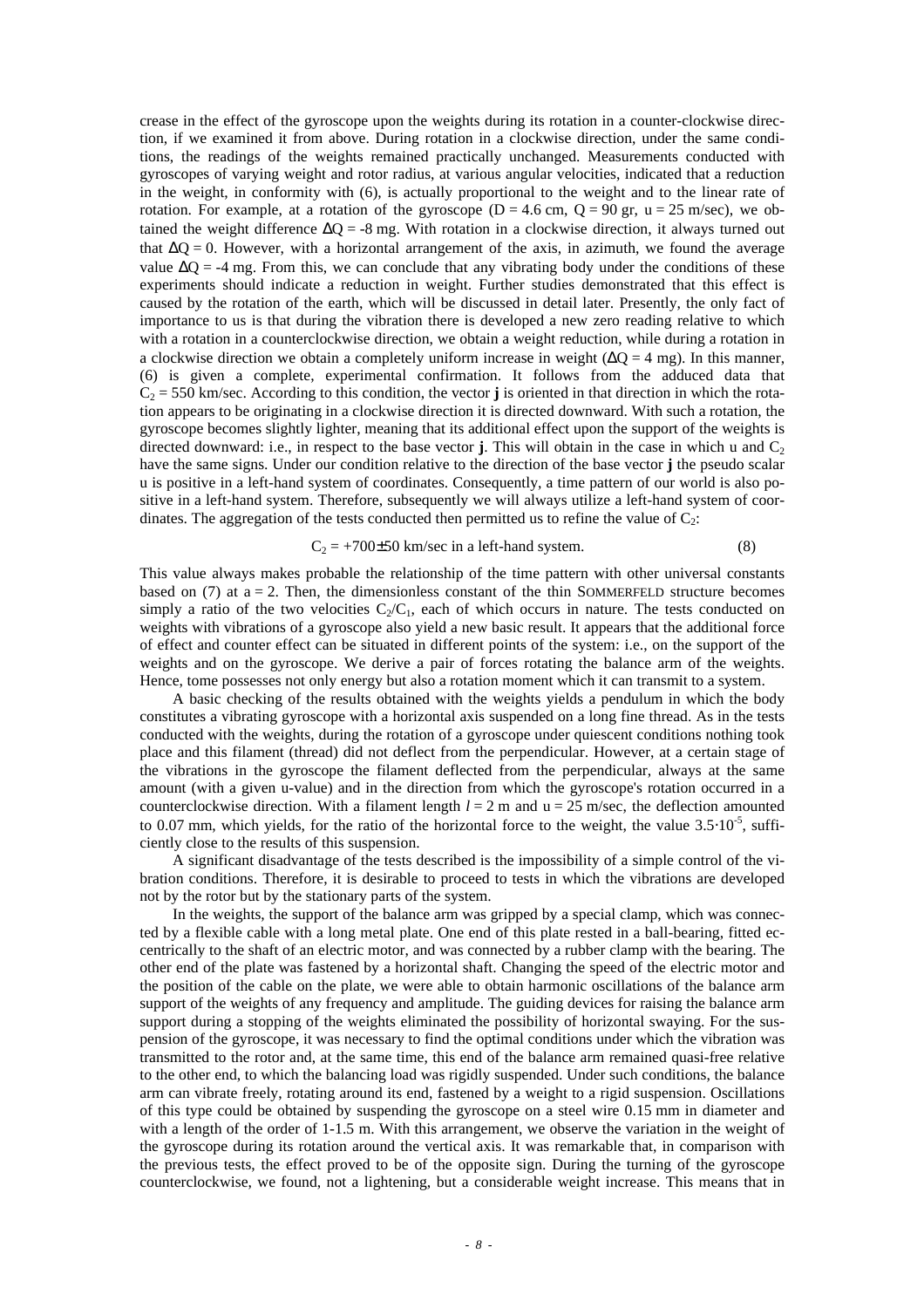this case there operates upon the gyroscope an additional force, oriented in a direction from which the rotation appears to be originating in a clockwise direction. This result signifies that the causality in the system and the time pattern introduced a vibration and that the source of the vibration establishes the position of the cause. In these tests, a source of the vibration is the non-rotating part of the system, while in the initial model of the tests, a rotor constituted a source. Transposing in places the cause and the effect, we alter in respect to them the direction of rotation: i.e., the sense of the base vector **j**. From this, based on (6), there originates the change in the sign of the additional forces. In conventional mechanics all of the forces do not depend entirely on what comprises the source of the vibration, but also on what is the effect. However, in causal mechanics, observing the direction of the additional forces, we can immediately state where the cause of the vibrations is located. This means that in reality it is possible to have a mechanical experiment distinguishing the cause from the effects.

The tests with the pendulum provided the same result. A gyroscope suspended on a fine wire, during the vibration of a point of this suspension, deflected in a direction from which its rotation transpired in a clockwise direction. The vibration of the suspension was accomplished with the aid of an electromagnetic device. To the iron plate of a relay installed horizontally, we soldered a flexible metal rod, on which the pendulum wire was fastened. Owing to the rod, the oscillations became more harmonic. The position of the relay was regulated in such a way that there would not be any horizontal displacements of the suspension point. For monitoring the control, we connected a direct current, with which the electromagnet attracted the plate and raised the suspension point. The position of the filament (thread) was observed with a laboratory tube having a scale with divisions of 0.14 mm for the object under observation. Estimating by eye the fractions of this wide division, we could, during repeated measurements, obtain a result with an accuracy of up to 0.01 mm. At a pendulum length  $I = 3.30$  m and a rotation velocity  $u = 40$  m/sec, the deflection of the gyroscope  $\Delta l$  was obtained as equaling 0.12 mm. In order to obtain a value of the additional force ΔQ in relation to the weight of the rotor  $(Q = 250 \text{ g})$ , it is necessary to introduce a correction for the weight of the gyroscope mounting  $a = 1.50$  g: i.e., to multiply  $\Delta l / l$  by (O+a)/O. From this, we derive just that value of C<sub>2</sub> which is presented above (8). In these tests it turned out that to obtain the effect of deflection of the filament, the end of the gyroscope shaft, from which the rotation appears to be originating in a clockwise direction, must be raised somewhat. Hence, in this direction there should exist a certain projection of force, raising the gyroscope during the vibrations. In reality, the effect of the deflection turns out to be even less when we have accomplished a parametric resonance of the thread with oscillations, the plane of which passed through the gyroscope axis. Evidently, the existence of forces acting in the direction **j**u intensifies the similarity of **j**u with the time pattern and facilitates the transformation +**i**C<sub>2</sub> by +(**i**C+**ju**). It is also necessary to comment that the gyroscope axis needs to be located in the plane of the first vertical meridian - a certain additional displacement develops. Obviously, this displacement is created by force evoked by the earth's rotation, which we mentioned in describing the first experiments of the vibrations on weights. Let us now return to an explanation of these forces.

Let us signify by u the linear velocity of the rotation of a point situated on the earth's surface. This point is situated in gravitational interaction with all other points of the earth's volume. Their effect is equivalent to the effect of the entire mass of the earth at a certain average velocity  $\bar{u}$ , the value of which is located between zero and u at the equator. Therefore, in the presence of a causal relationship there can originate additional forces, directed along the axis of the earth, and similar forces acting upon the gyroscope during its rotation with the velocity (u- $\overline{u}$ ) relative to the mounting. If the causal occurrences of the cosmic life of the earth are associated with the outer layers, these forces should act upon the surface in the direction from which the rotation appears to be originating counterclockwise: i.e., toward the north. Thus, in this case on the earth's surface there should operate the forces of the time pattern:

$$
\Delta Q = -j\frac{u - \overline{u}}{C_2}|Q|
$$
\n(9)

[Translator's note: one line of text is missing at this point] in the interior of the earth, forces act in the opposite direction, and according to the law of conservation of momentum, the earth's center of gravity does not become displaced. In the polar regions  $u < \overline{u}$ , and therefore there in both hemispheres  $\Delta Q$  will be directed southward. Hence, in each hemisphere there is found a typical parallel where  $\Delta Q = 0$ . Under the effect of such forces, the earth will acquire the shape of a cardioid, extending to the south. One of the parameters characterizing a cardioid is the coefficient of asymmetry

$$
E = \frac{b_s - b_N}{2A} \tag{10}
$$

where A equals the major semi-axis and  $b<sub>N</sub>$  are the distances of the poles to the equatorial plane.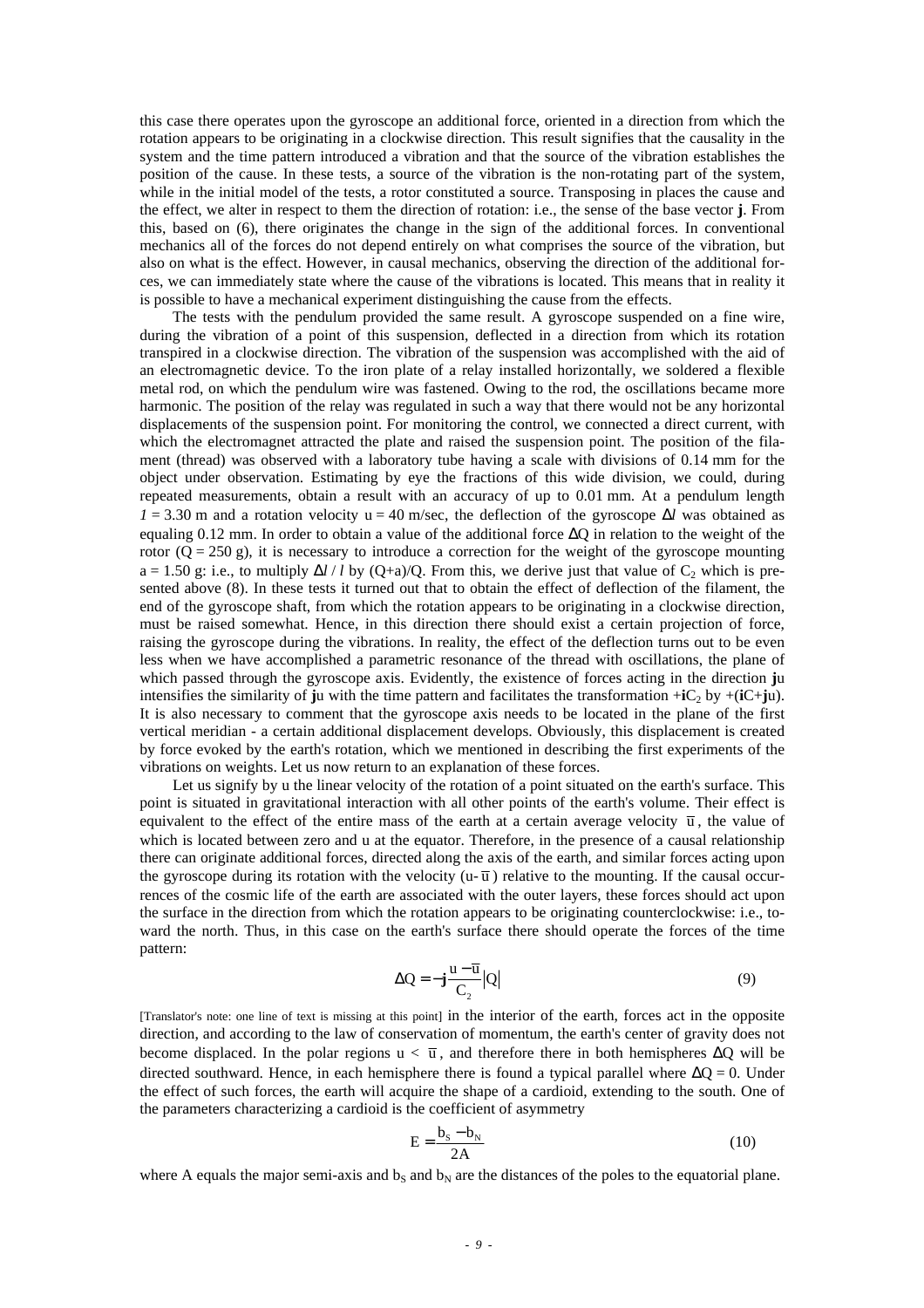On Jupiter and Saturn the equatorial velocity u is around 10 km/sec. Therefore, on planets with a rapid rotation the factor can be very high and reach in conformity (8), (9) several units of the third place. Careful measurement of photographs of Jupiter made by the author and D. O. MOKHNACH [4] showed that on Jupiter the southern hemisphere is more extended and  $E = +3.10^{-3} \pm 0.6 \cdot 10^{-3}$ . A similar result, only with less accuracy, was also obtained for Saturn:  $E = 7 \cdot 10^{-3} \pm 3 \cdot 10^{-3}$ .

The measurements of the force of gravity of the surface of the earth and the motion of artificial earth satellites indicate that there exists a certain difference of accelerations of gravity in the northern and southern hemispheres:  $\Delta g = g_S - g_N > 0$ ,  $\Delta g/g = 3.10^{-5}$ . For a homogeneous planet this should also be the case for an extended southern hemisphere, because the points of this hemisphere are located farther south from the center of gravity. The factor E should be of the order of  $\Delta g/g$ . It is necessary to stress that the conclusion is in direct contradiction with the above-presented data concerning the acceleration of gravity. The gist of this difference consists in the fact that without allowance for the forces of the time pattern, the increase in gravity in the northern hemisphere can be explained only by the presence there of denser rocks. In this case, the leveled surface of the same value should regress farther. Identifying the level surface with the surface of the earth, it will remain to be inferred that the northern hemisphere is more extended. However, the sign E obtained directly for Jupiter and Saturn provide evidence against this interpretation, containing in itself a further contradictory assumption concerning the non-equilibrium distribution of the rocks within the earth.

The sign obtained for the asymmetry of the shapes of planets leads to the paradoxical conclusion to the effect that the cause of the physical occurrences within the celestial bodies is situated in the peripheral layers. However, such a result is possible if, e.g., the energetics of a planet are determined by its compression. In his studies of the structure of a star [5], the author concluded that the power of stars is very similar to the power of cooling and compressing bodies. The inadequacy of the knowledge of the essence of the causal relationships prevents us from delving into this question. At the same time, we are compelled to insist on the conclusions which were obtained from a comparison of the asymmetry of the planets with the forces acting upon the gyroscope.

The direction of the perpendicular on the earth's surface is determined by the combined effect of the forces of gravity, of centrifugal forces, and the forces of the time pattern ΔQ operating towards the north in our latitudes. In the case of a free fall, the effect on the mounting is absent  $(Q = 0)$ . As a result, the freely falling body should deflect from the perpendicular to the south by the value  $\Delta l_s$ :

$$
\Delta l_{\rm s} = -\frac{\Delta Q_{\rm N}}{Q} l \tag{11}
$$

where *l* equals the height of the body's fall and  $ΔQ<sub>N</sub>$  equals the horizontal N component of the forces of the time pattern in the moderate latitudes. A century or two ago this problem of the deflection of falling bodies toward the south attracted considerable attention. Already the first experiments conducted by HOOK in January of 1680 at the behest of NEWTON for the verification of falling bodies eastward led HOOK to the conviction that a falling body deflects not only eastward but also southward. These experiments were repeated many times and often led to the same result. The best determinations were made by engineer REICH in the mine shafts of *Freiburg* [6]. At  $l = 158$  m, he obtained  $\Delta l = 4.4$  mm, and toward the east  $\Delta l = 28.4$  mm equals the deflection, which agrees well with the theory. Based on (11) from these determinations, it follows that

$$
\frac{\Delta Q_s}{Q} = 2.8 \cdot 10^{-5}
$$
, under y = 48<sup>o</sup> (12)

which agrees well with our approximate concepts concerning the asymmetry of the earth's shape. The experiments on the deflection of falling bodies from a perpendicular are very complex and laborious. The interest in these tests disappeared completely after HAGEN in the *Vatican* [7] with the aid of an Atwood machine a deflection eastward in excellent agreement with the theory, and he did not derive any deflection southward. On the Atwood machine, owing to the tension of the filament, the eastward deflection decreases by only one half. However, the southward deflection during the acceleration equals  $(1/25)$ g (as was the case for HAGEN) according to (9) and (11), should decrease by 25 times. Therefore, the Hagen experiments do not refute to any extent the effect of the southward deflection.

Let us now return to the occurrences developing during the vibration of a heavy body on the surface of the earth. The causal resultant relationship within the earth creates on the surface, in addition to the standard time pattern  $+iC$ , the time pattern  $+iC - j(u_2 - \hat{u})$ . Therefore, on the surface of the earth on a body with which a cause is connected, there should act the additional force  $\Delta Q$ , directed northward along the axis of the earth and being determined by (9). In the actual place where the effect is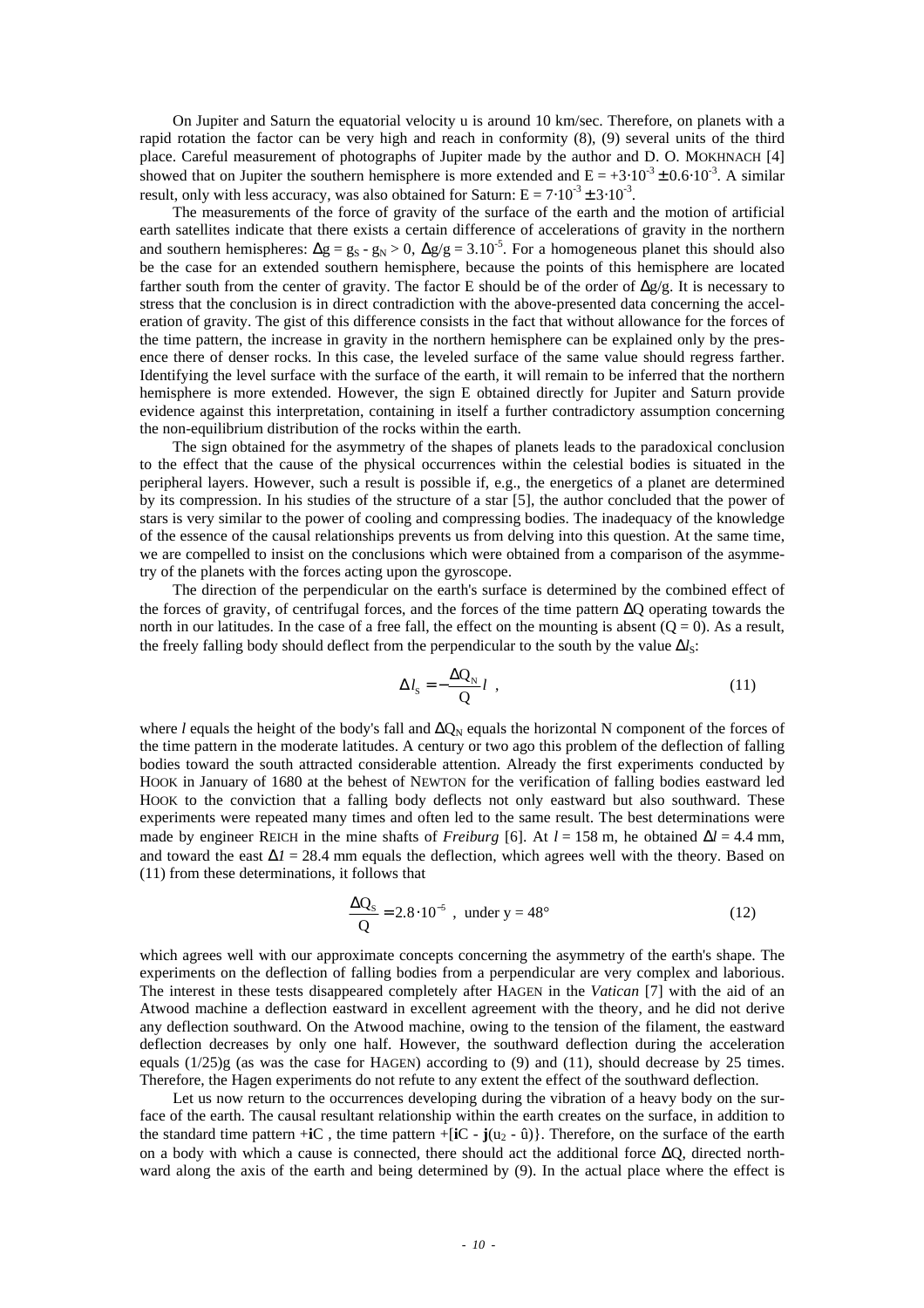located, there should operate a force of opposite sign: i.e., southward. This means that during vibrations a heavy body should become lighter. In the opposite case, when the source of vibration is connected with the mounting, the body should become heavier. In a pendulum, during a vibration of the suspension point, there should occur a deflection towards the south. These phenomena have opened up the remarkable possibility not only of measuring the distribution of the forces of the time pattern of the surface of the earth but also of studying the causal relationships and the properties of time by the simplest mode, for the conventional bodies, without difficult experiments with gyroscopes.

The tests on the study of additional forces caused by the earth's rotation have the further advantage that the vibration of the point of the mounting cannot reach the body itself. The damping of the vibrations is necessary in order to express better the difference in the positions of cause and effect. Therefore, it is sufficient to suspend a body on weights on a short rubber band, assuring an undisturbed mode of operation of the weights during the vibrations. In a pendulum, one should use a fine capron thread. In the remaining aspects the tests were conducted in the same way as with the gyroscopes.

In the weights, during vibrations of the mounting of the balance arm, an increase actually occurs in the weights of a load suspended on an elastic (Fig.1). By many experiments it was proved that the increase in the weight – i.e., the vertical component of the additional force  $\Delta Q$  – is proportional to the weight of the body Q. For *Pulkovo*  $\Delta Q/Q = 2.8 \cdot 10^{-5}$ . The horizontal z components  $\Delta Q_S$  were determined from the deflection of pendulums of varying length (from 2 to 11 meters) during the vibration of a suspension point. During such vibrations the pendulums, in conformity with the increased load on the weights, deflected southward. For example, at  $l = 3.2$ m, we obtained  $\Delta l = 0.052$ mm. From this,  $\Delta Q_s/Q$  $=\Delta l_S / l = 1.6 \cdot 10^{-5}$ , which corresponds fully to the REICH value (11) found for the lower latitude. If the force Q is directed along the earth's axis, there should be fulfilled the condition:  $\Delta Q_7/\Delta Q_s = \tan y$ , where y equals the latitude of the site of the observations. From the data presented, it follows that *tan* y = 1.75, in complete conformity with the latitude at *Pulkovo*.

Similar tests were made for a higher latitude in the city of *Kirovsk*, and here also a good agreement with the latitude was obtained. For the weights and the pendulums, the amplitudes of the vibrations of the mounting point were of the order of tenths of a millimeter, while the frequency changed within the limits of tens of cycles per second. The measurements conducted at various latitudes of the northern hemisphere demonstrated that, in reality, there exists a parallel where the forces of the time pattern are lacking:  $\Delta Q = 0$  at y = 73°05'. Extrapolating the data from these measurements, we can obtain for the pole the estimation  $\Delta Q/Q_s = 6.5 \cdot 10^{-5}$ . Having taken the value C<sub>2</sub> found from the tests conducted with a gyroscope (8), let us find from this for the pole:  $\hat{u} = 45$  m/sec. At the equator the velocity of the earth's rotation is 10 times higher. Therefore, the indicated u-value can prove to be less than that expected. However, it is necessary to have it in mind that presently we do not have the knowledge of the rules of combining the time pattern which are necessary for the strict calculation for the û. Taking into account the vast distance in the kinematics of the rotations of a laboratory gyroscope and of the earth, we can consider the results obtained for both cases as being in good agreement.

On the weights, we conducted a verification of the predicted variation in the sign, when the load itself became a source of vibration. For this, under the mounting area of the balance arm we introduce a rubber lining, and in place of the load on the elastic, we rigidly suspend an electric motor with a flywheel which raises and lowers a certain load. In the case of such vibrations, the entire linkage of the balance arm of the weights remained as before. At the same time, we did not obtain an increase in the weight, but a lightening of the system suspended to the fluctuating end of the balance arm. This result excludes completely the possibility of the classic explanation of the observed effects and markedly indicates the role of causality.

In the experiments with vibrations on weights the variation in the weight of a body  $\Delta Q_{\rm z}$  occurs in jumps, starting from a certain vibration energy. With a further increase in the frequency of the vibrations, the variation in the weight remains initially unchanged, then increases by a jump in the same value. In this manner, it turned out that in addition to the basic separating stage  $\Delta Q_z$ , that good harmonic state of the oscillations, we can observe a series of quatisized values:  $\frac{1}{2}\Delta Q$ ,  $\Delta Q$ ,  $\frac{2}{\Delta Q}$ ,  $\frac{3}{\Delta Q}$ ,..... corresponding to the continuous variation in the frequency of the vibrations. From the observations, it follows that the energy of the vibrations of the beginning of each stage evidently forms such a series. In other words, to obtain multiple stages, the frequencies of the vibrations must be  $\times 2$ ,  $\times 3$ , etc. The impression is gained that weights in the excited stage behaved like weights without vibrations: The addition of the same energy of vibrations leads to the appearance of the stage  $\Delta O_z$ . However, we have not yet managed to find a true explanation of this phenomenon. The appearance of the half quantum number remains quite incomprehensible. These quantum effects also occurred in the tests conducted with pendulums. Subsequently, it turned out that the quantum state of the effects is obtained in almost all of the tests. It should be noted that with the weights, we observed yet another interesting effect, for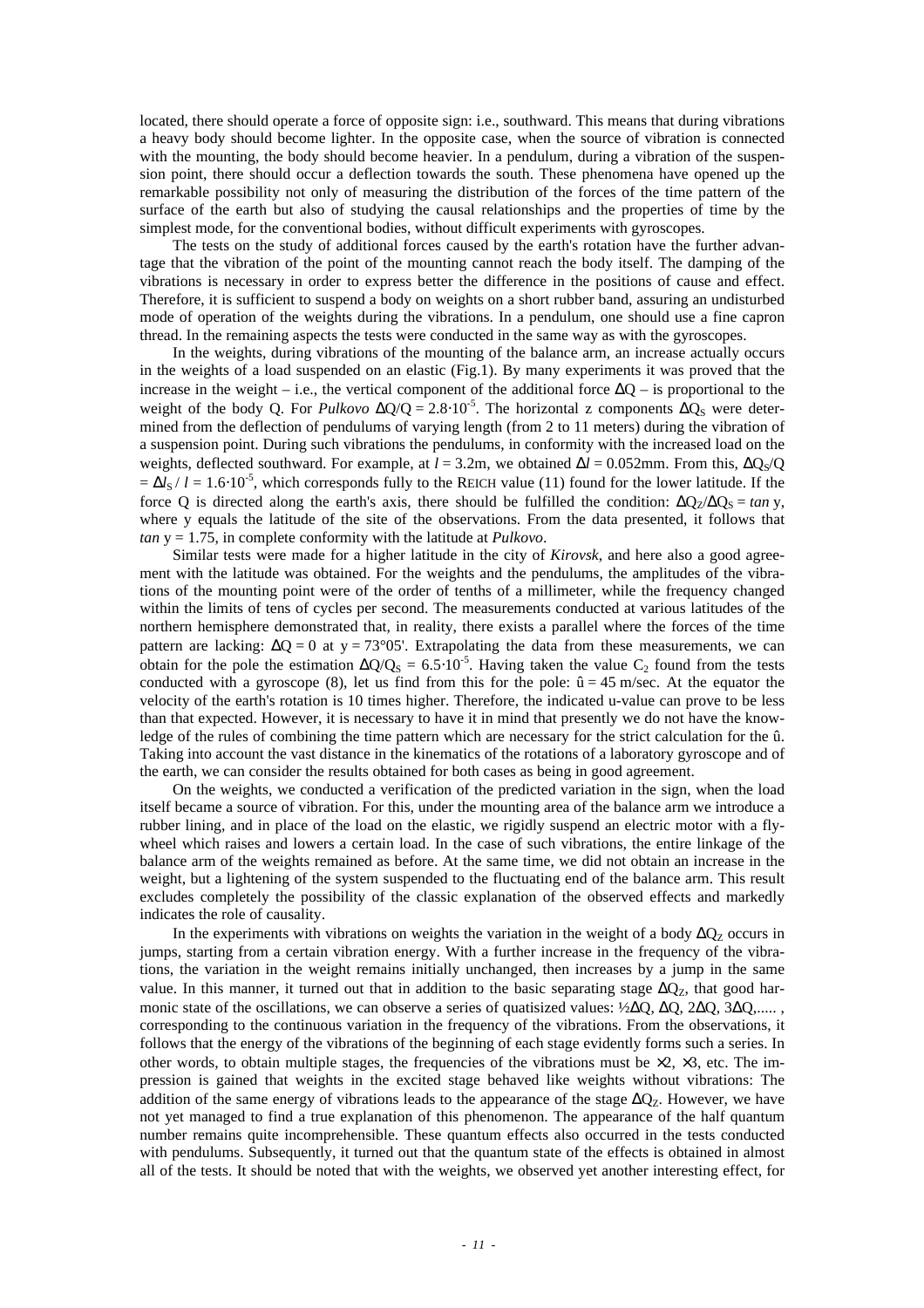which there is also no clear explanation. The energy of the vibrations, necessary for the excitation of a stage, depends upon the estimate of the balance arm of the weights. The energy is minimal when the load on the elastic is situated to the south of the weights supports, and maximal when it is located to the north.

The tests conducted with vibrations have the disadvantage that the vibrations always affect, to some extent, the accuracy of the measuring system. At the same time, in our tests vibrations were necessary in order to establish the position of the causes and effects. Therefore, it is extremely desirable to find another method of doing this. For example, we can pass a direct electric current through a long metal wire, to which the body of the pendulum is hung. The current can be introduced through a point of the suspension and passed through a very fine wire at the body of the pendulum without interfering with its oscillations. The LORENTZ forces, the interaction of current, and the magnetic yield of the earth operated in the plane of the first vertical and cannot cause a meridian displacement of interest to us. These experiments were crowned with success. Thus, in a pendulum with a length of 2.8 m and a minus voltage in the suspension point, starting from 15 V and a current force of 0.03 A, there appeared a jump-like deflection toward the south by an amount of 0.024 mm, which was maintained during a further increase of the voltage up to 30 V. To this deviation there corresponds the relative displacement  $\Delta l / l = 0.85 \cdot 10^{-5}$ , which is almost of the stage observed during the vibrations. In the case of a plus voltage at the point of the suspension, we obtained a similar deflection northward. In this manner, knowing nothing of the nature of electrical current, we could already conclude, from only a few of these tests, that the cause of the current is the displacement of the negative charges.

It turned out that in the pendulum, the position of the cause and effect can be established even more simply, by heating or cooling the point of the suspension. For this, the pendulum must be suspended on a metal wire which conducts heat well. The point of the suspension was heated by an electrical coil. During a heating of this coil until it glowed, the pendulum deflected southward by half of the stage, as during the tests conducted with the electrical current. With a cooling of the suspension point with dry ice, we obtained a northward deflection. A southward deflection can also be obtained by cooling the body of the pendulum, to this end placing it, e.g., in a vessel containing dry ice at the bottom. In these experiments, only under quite favorable circumstances did we succeed in obtaining the full effect of the deflection. It is obvious that the vibrations have a certain basic advantage. It is likely that not only dissipation of the mechanical energy is significant during the vibrations. It is probable that the forces of the vibrations directed along **j**u cause the appearance of additional forces.

In the study of the horizontal forces the success in the heat experiments permitted us to proceed from long pendulums to a much more simple and precise device: namely, the torsion balance. We applied torsion balances of optimal sensitivity, for which the expected deflection was 5-20 degrees. We utilized a balance arm of apothecary weights, to the upper handle of which we soldered a special clamp, to which was attached a fine tungsten wire with a diameter of 35 microns and a length of around 10 cm. The other end of the wire was fastened by the same clamp to a stationary support. To avoid the accumulation of electrical charges and their electrostatic effect, the weights were reliably grounded through the support. From one end of the balance arm we suspended a metal rod along with a small glass vessel, into which it entered. At the other end was installed a balancing load of the order of 20 grams. The scale, divided into degrees, permitted us to determine the turning angle of the balance arm. The vessel into which the metal rod entered was filled with snow or water with ice. Thereby, there developed a flow of heat along the balance arm to the rod, and the weights, mounted beforehand on the first vertical, were turned by this end toward the south. The horizontal force  $\Delta Q_S$  was computed from the deflection angle  $\alpha$  with the aid of the formula:

$$
\alpha = \frac{T^2 - T_0^2}{4 \cdot \pi^2} \frac{g}{2l} \frac{\Delta Q_s}{Q} , \qquad (13)
$$

where T equals the period of the oscillation of the torsion balance;  $T_0$  equals the period of oscillations of one balance arm, without loads; g equals the acceleration of gravity; and 2*l* equals the length of the balance arm: i.e., between the suspended weights. In this equation the angle  $\alpha$  is expressed in radians. For example, in the weights with  $l = 9.0$  cm,  $T = 132$  sec, and  $T_0 = 75$  sec, we observed a southward deflection by an angle of 17°5'. Thence, based on (13), it follows that  $\Delta Q_S/Q = 1.8 \cdot 10^{-5}$  is in good agreement with the previously derived value of the horizontal forces. Half and multiple displacements were also observed in these experiments conducted with the torsion balances. Another variation of the experiment was the heating, by a small alcohol lamp, of a rod suspended together with a vessel containing ice. The same kind of an alcohol lamp was placed at the other end of the balance arm with a compensating weight, but in such a way that it could not heat the balance arm. During the burning of both alcohol lamps there occurred a uniform burning of the alcohol, and in a vertical plane the weights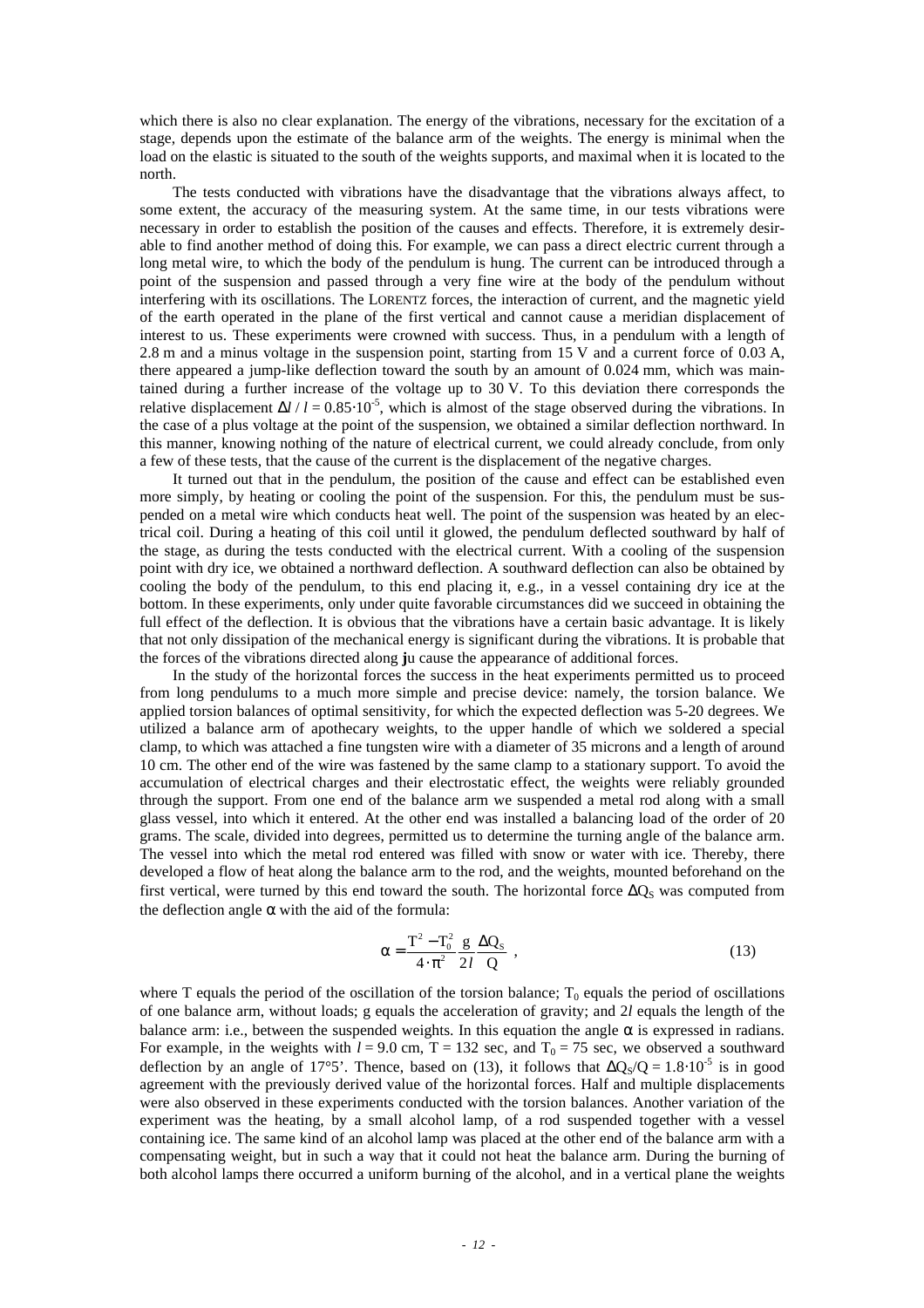did not go out of equilibrium. In these experiments we invariably obtained the opposite effect: i.e., a turning to the north of the end of the balance arm with the rod.

It is necessary to mention one important conclusion which follows from the combination of the occurrences which have been observed. In the case of the effect on the mounting, this might not influence a heavy body; and at the same time, forces, applied to each point of it, developed in the body: i.e., mass forces and, hence, identical to the variation in the weight. This signifies, by influencing the mounting, where the forces of the attraction are located, comprising a result of the weight, we can obtain a variation in the weight, we can obtain a variation in the weight, i.e., a change in the cause. Therefore, the tests conducted indicate a distinct possibility of reversing the causal relationships.

The second cycle of tests on studying the qualities of time was started as a result of the observations of quite strange circumstances, interrupting a repetition of the experiments. As early as the initial experiments with the gyroscopes it was necessary to face the fact that sometimes the tests could be managed quite easily, and sometimes they proved to be fruitless, even with a strict observance of the same conditions. These difficulties were also noted in the old experiments on the southward deflection of falling bodies. Only in those tests in which, within wide limits, it is possible to intensify the causal effect – as, e.g., during the vibrations of the mounting of the weights or of the pendulum – can we almost always attain a result. Evidently, in addition to the constant  $C_2$ , in the case of time, there also exists a variable property which can be called the density or intensity of time. In a case of low density it is difficult for time to influence the material systems, and there is requires an intensive emphasis of the causal-resultant relationship in order that force caused by the time pattern would appear. It is possible that our psychological sensation of empty or substantive time has not only a subjective nature but also, similarly to the sensation of the flow of time, an objective physical basis.

Evidently many circumstances exist affecting the density of time in the space surrounding us. In late autumn and in the first half of winter all of the tests can be easily managed. However, in summer these experiments become difficult to such an extent that many of them could not be completed. Probably, in conformity with these conditions, the tests in the high altitudes can be performed much more easily than in the south; in addition to these regular variations, there often occur some changes in the conditions for the success of the experiments: these transpired in the course of one day or even several hours. Obviously, the density of time changes within broad limits, owing to the processes occurring in nature, and our tests utilize a unique instrument to record these changes. If this be so, it proves possible to have one material influence another through time. Such a relationship could be foreseen, since the causal-resultant phenomena occurred not only in time but also with the aid of time. Therefore, in each process of nature time can be extended or formed. These conclusions could be confirmed by a direct experiment.

Since we are studying the phenomenon of such a generality as time, it is evident that it is sufficient to take the simplest mechanical process in order to attempt to change the density of time. For example, using any motor, we can raise and lower a weight or change the tension of a tight elastic band. We obtain a system with two poles, a source of energy and its outflow: i.e., the causal-resultant dipole. With the aid of a rigid transmission, the pole of this dipole can be separated for a fairly extensive distance. We will bring one of these poles close to a long pendulum during the vibrations of its point of suspension. It is necessary to tune the vibrations in such a way that the full effect of southward deflection would not develop, but only the tendency for the appearance of this effect. It turned out that this tendency increases appreciably and converts even to the complete effect if we bring near to the body of the pendulum or to the suspension point that pole if the dipole where the absorption of the energy is taking place. However, with the approach of the other pole (of the motor), the appearance of the effect of southern deflection in the pendulum invariably became difficult. In the case of a close juxtaposition of the poles of the dipole, their influence on the pendulum practically disappeared. It is evident that in this case a considerable compensation of their effects occurs. Its effect depends only on the distance (spacing). Repeated and careful measurements demonstrated that this effect diminishes, not inversely proportional to the square of the distance, as in the case of force fields, but inversely proportional to the first power of the distance. In the raising and lowering of a 10-kg weight suspended through a unit distance, its influence was sensed at a distance of 2-3 meters from the pendulum. Even the thick wall of the laboratory did not shield this effect. It is necessary to comment that all of these tests, similarly to the previous ones, also were not always successful.

The results obtained indicate that nearer the system with the causal-resultant relationship the density of time actually changes. Near the motor there occurs a thinning (rarefaction of time), while near the energy receiver its compaction takes place. The impression is gained that time is extended by a cause and, contrariwise, it becomes more advanced in that place where the effect is located. Therefore, in the pendulum assistance is obtained from the receiver, and interference from the part on the motor. By these conditions we might also explain the easy accomplishment of the experiments in winter and in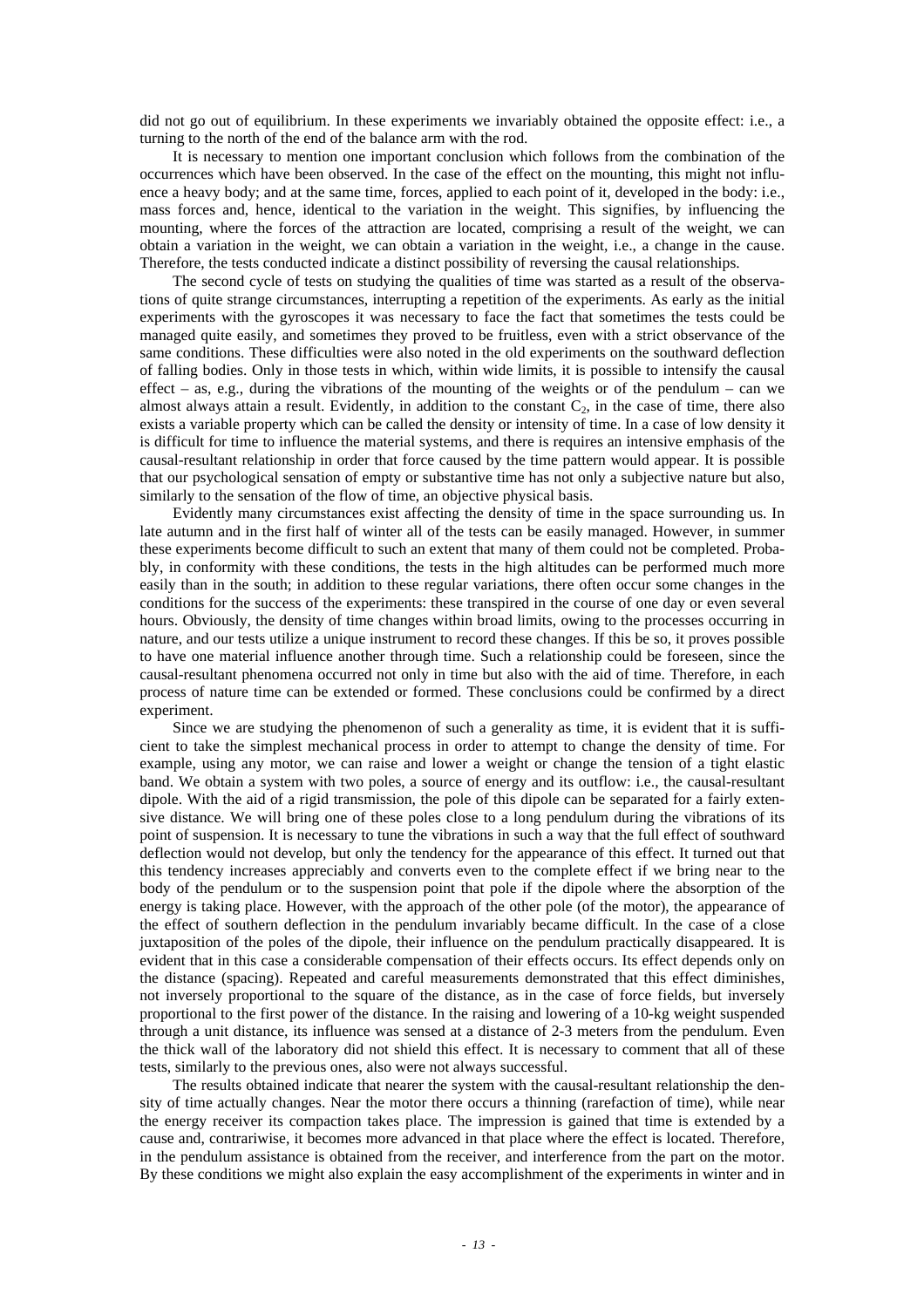northern latitudes, while in summer and in the south it is difficult to perform the tests. The fact of the matter is that in our latitudes in winter are located the effects of the dynamics of the atmosphere of the southern latitudes. This circumstance can assist the appearance of the effects of the time pattern. However, generally and particularly in summer the heating by solar rays creates an atmospheric loader, interfering with the effects.

The effect of time differs basically from the effect of force fields. The effect of the causal pole on the device (pendulum) immediately creates two equal and opposite forces, applied to the body of the pendulum and the suspension point. There occurs a transmission of energy, without momentum, and, hence, also without delivery to the pole. This circumstance explains the reduction of the influences inversely proportional to the first power of the distances, since according to this law an energy decrease takes place. Moreover, this law could be foreseen, simply proceeding from circumstance of time to expressed by the turning, and hence with it it's necessary to link the plane, passing through the pole with any orientation in space. In the case of the force lines emerging from the pole, their density decreases in inverse proportion to the square of the distance; however, the density oft he planes will diminished according to the law of the first power of the distance. The transmission of energy without momentum (pulse) should still have the following very important property: Such a transmission should be instantaneous: i.e., it cannot be propagating because the transmission of the pulse is associated with propagation. This circumstance follows from the most general concepts concerning time. Time in the universe is not propagated but appears immediately everywhere. On a time axis the entire universe is projected by one point. Therefore, the altered properties of a given second will appear everywhere at once, diminishing according to the law of inverse proportionality of the first power of the distance. It seems to us that such a possibility of the instantaneous transfer of information through time should not contradict the special theory of relativity - in particular, the relativity of the concept of simultaneity. The fact is that the simultaneity of effects through time is realized in the advantageous system of coordinates with which the source of these effects is associated.

The possibility of communications through time will probably help to explain not only the features of biological relationship but also a number of puzzling phenomena of the physics of man. Perhaps instinctive knowledge is obtained specifically in this manner. It is quite likely that in this same way there are realized also the phenomena of telepathy: i.e., the transmission of thought over a distance. All these relationships are not shielded and hence have the property for the transmission of influences through time.

Further observations indicate that in the causal-resultant dipoles a complete compensation of the effect of its poles does not take place. Obviously, in the process there occurs the absorption or output of certain qualities of time. Therefore, the effect of the process could be observed without a preliminary excitation of the system.

The previously applied torsion weights (balances) were modified in such a manner that, when possible, we would increase the distance between the weights suspended to the balance arm. This requirement was realized with a considerable lengthening (up to 1.5 m) of the suspension filament of one of the weights. As a result, the torsion balances came to resemble a gravitational variometer, only with the difference that in them the balance arm could be freely moved around a horizontal axis. The entire system was well grounded and shielded by a metal housing in order to avert the electrostatic effects. The masses of the weights were of the order of 5-20 grams. In the realization of any reversible process near one of the weights, we obtained a turning of the balance arm toward the meridian by a small angle of the order of  $0^{\circ}3'$ , with a sensitivity of the weights corresponding to a slowing by  $9^{\circ}$  for the case of the effects of the forces of a time pattern of full magnitude. In this manner, the forces which were occurring prove to be 30 times less than the standard forces of a time pattern (9) perturbed by the contact effect. In other respects, these forces prove to be quite similar to those previously investigated. They act along the axis of the earth and yield the same series of quatisized values of the slowing angle «α, α, 2α... It turned out that the vertical components of these forces can be observed in the analytical scales, if we separates the weights in them far enough, by means of the same considerable lengthening of the suspension filament of one of the weights.

These tests indicated the basic possibility of the effect through time of an irreversible process upon a material system. At the same time, the very low value of the forces obtained testifies to a certain constructive incorrectness of the experiment, owing to which there takes place an almost compensation of the forces originating in the system. As a result, only a small residue of these forces acts upon the system. Obviously, in our design, during the effect upon one weight, there also develops an effect upon the second weight, stopping the turning of the torsion balances. Most likely, this transmission of the effect to the second weight occurs through the suspension point. In reality, the appearance of forces of the time pattern in one of the weights signifies the transformation of the forces of the weight of this load and its reaction in the mounting point to a new time pattern, associated with the earth's rotation.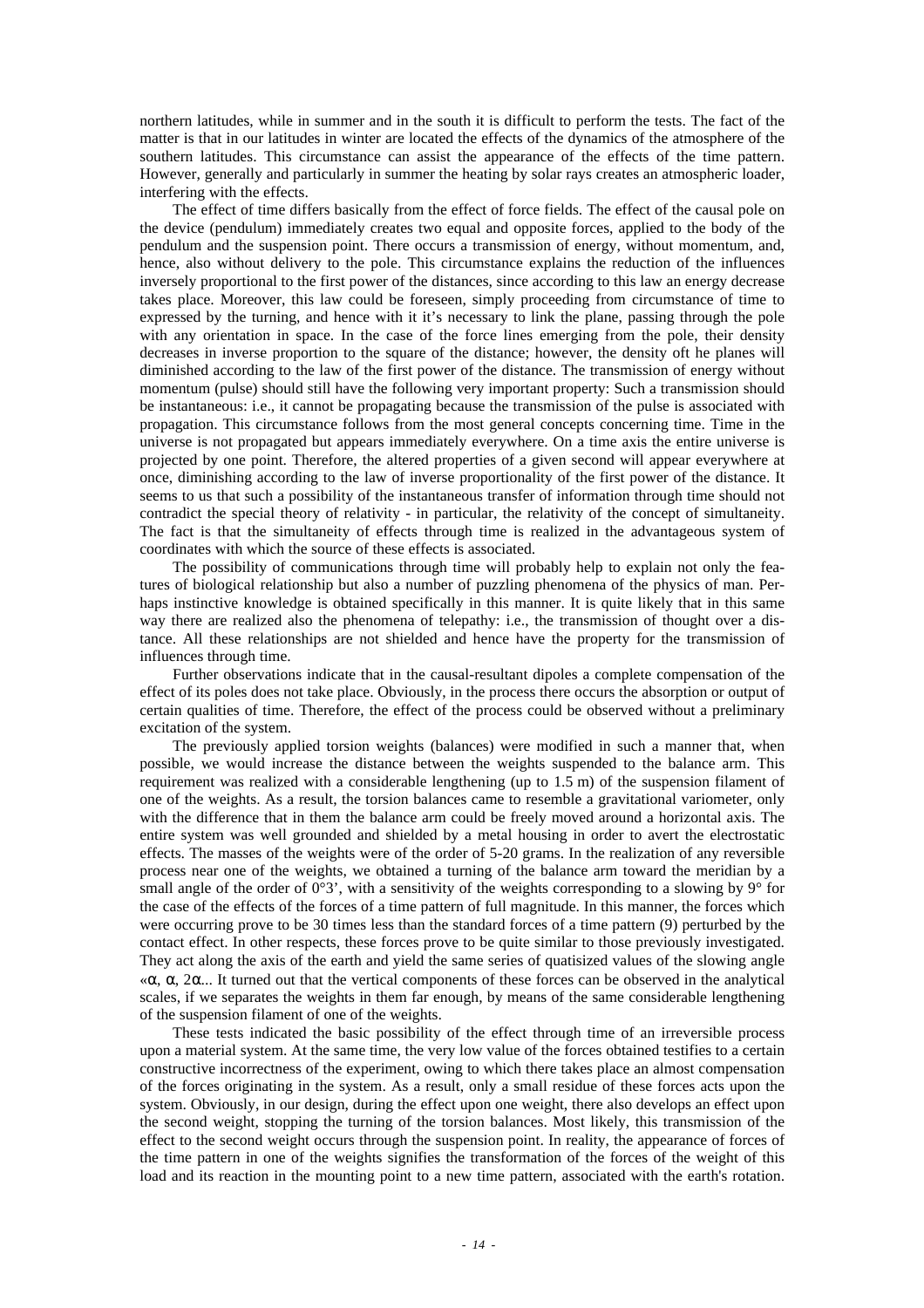The transformation of the time pattern in the suspension point of the torsion balances can also cause the transformation of all the forces acting here, signifying also the reaction of the second weight. However, the appearance of an additional reaction requires the appearance of the additional force of the weight of the second load. Therefore, in this design, during the effect upon one load there also originates an effect upon the second load, stopping the turning of the turning of the torsion balances. The concept discussed indicates that to obtain substantial effects in the torsion balances, it is necessary to introduce an abrupt asymmetry in the suspensions of the loads.

As a result of a number of tests, the following design of the asymmetrical torsion balances proved successful: One cylindrical load of considerable weight was chosen, around 300 grams. This main weight was suspended from the permanent filament made of capron, with a length of around 1.5 meters and a diameter of 0.15 mm. To this weight there was rigidly fastened, arranged horizontally, a lightweight metal plate around 10 cm in length. The free end of this plate was supported by a very thin capron filament fastened at the same point as the main filament. From this free end of the plate, we suspended on a long thin wire a weight of the order of 10 grams. For damping the system the main weight was partly lowered into a vessel containing machine oil. By a turn at the suspension point, the horizontal plate was set perpendicular to the plane of the meridian.

Let us now assume that in the system a force has developed affecting only the main weight in the plane of the meridian: i.e., perpendicularly to the plate. This force deflects the main weight by a certain angle x. The free end of the plate with a small load will also be deflected by this same angle. Therefore, upon the small load there will act a horizontal force, tending to turn the plate towards the plane of the meridian and equaling the weight of the small load multiplied by the angle x. Since the deflection angle x equals the relative change in the weight, a force equaling the additional force of the time pattern for the weight of the small load will act on the small load. Therefore, the turning angle of the torsion balances can be computed according to the previous (13), assuming that in it  $T = 0$ . The same turning, but in an opposite 0 direction, should be obtained during the effect upon only one small load. This condition was confirmed by experiments with strong influences from close distances. However, it turned out that a heavy weight absorbed the effect better than a small weight. Therefore, weak remote effects are received (absorbed) by only one large load, which permitted us to observe the effects upon the device at very considerable distances from it, of the order of 10-20 meters. However, the optimal distance in these tests was around 5 meters.

The asymmetrical torsion balances described proved to be a successful design. The calculated angle of their turning under the effect of additional forces of the time pattern should be of the order of 14°. In the case of a contactless effect over a distance, we obtained large deflections, which reached the indicated value. In these tests, as in the previous ones, we once again observe the discrete state of the stable deflections with a power of one fourth of the full effect: i.e., 3°5'.

The processes causing deflection of the weights were most varied: heating of the body; burning of an electric tube; cooling of a previously heated body; the operation of an electrical battery, closed through resistance; the dissolving of various salts in water; and even the movement of a man's head. A particularly strong effect is exerted by non-stationary processes: e.g., the blinking of an electric bulb. Owing to the processes occurring near the weights and in nature, the weights behave themselves very erratically. Their zero point often becomes displaced, shifting by the above-indicated amounts and interfering considerably with the observations. It turned out that the balances can be shielded, to a considerable extent, from these influences by placing near them an organic substance consisting only of right-handed molecules: for example, sugar. The left-handed molecules – e.g., turpentine – evidently cause the opposite effect. In essence, the tests conducted demonstrate that it is possible to have the influence through time of one process upon another. In reality, the appearance of forces turning the torsion balances alters the potential energy of the balances. Therefore, in principle, there should take place a change in any physical process which is associated with them.

At a session of the International Astronomical Union in Brussels the fall of 1966 the author presented a report concerning the physical features of the components of double stars. In binary systems a satellite constitutes an unusual star. As a result of long existence, a satellite becomes similar to a principal star in a number of physical aspects (brightness, spectral type, radius). At such great distances the possibility is excluded that the principal star will exert an influence upon a satellite in the usual manner: i.e., through force fields. Rather, the binary stars constitute an astronomical example of the processed in one body upon the processes in another, through time.

Among the many tests conducted, we should mention the observations which demonstrated the existence of yet another interesting feature in the qualities of time. It turned out that in the experiments with the vibrations of the mounting point of the balances or of the pendulum additional forces of the time pattern which developed do not disappear immediately with the stoppage of the vibrations, but will remain in the system for a considerable period. Considering that they decrease according to the